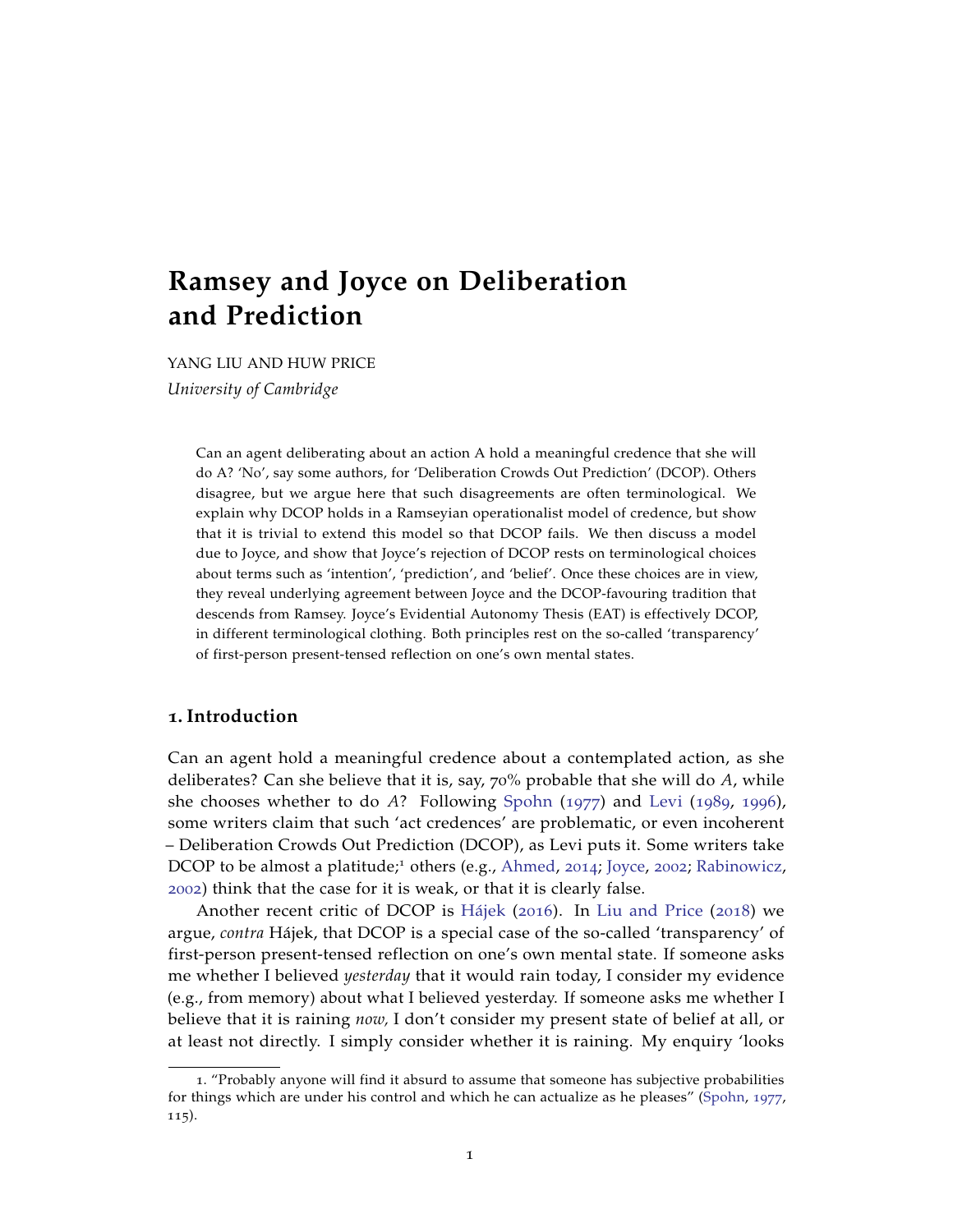through' the question about belief, to a question about what the belief in question is itself about. This 'looking through' is transparency.

Moran ([2001](#page-24-5)) explains transparency in terms of a distinction between two paths to knowledge of one's own mental state – a *theoretical* path, which is the one I use to discover what I believed yesterday (or what another person believes); and a *deliberativ*e path, where I learn that I now believe that it is raining *by asking myself whether it is raining* (and concluding that it is). As we gloss Moran's conclusion, transparency rests on the fact that the deliberative path 'crowds out' the theoretical path. The practical case of this is simply DCOP, or so we argue.

Or rather, it is a *version* of DCOP, for our conclusion comes with a crucial qualification. Several of the relevant terms in this debate, including 'credence' itself, turn out to be ill-defined. Hence authors may *seem* to be disagreeing about DCOP, but simply be using terms in different ways. We give examples of how this can happen, and how DCOP may properly be said to fail, if terms are used differently.

In the present paper we apply these two lessons – the prevalence of terminological disagreements, and the relevance of transparency – to central parts of the literature about DCOP. We focus in particular on the work of Jim Joyce, who presents himself as a strong opponent of DCOP (especially as advocated by Levi). We defend two conclusions. First, Joyce's disagreement with Levi is essentially terminological. It turns on the fact that Joyce uses terms such as 'intention', 'prediction', and 'belief' in a different way from Levi and other supporters of DCOP. Second, Joyce himself is committed to a principle which, like the version of DCOP we defend in [Liu and Price](#page-24-4) ([2018](#page-24-4)) is a consequence of transparency. Terminological differences aside, Joyce turns out to be a friend of DCOP, on its most interesting and plausible reading.

Given our terminological concerns, we must be careful not to speak of *the* DCOP thesis. There are several theses on offer, varying in what is meant by various crucial terms, including 'credence' itself. With this in mind, we begin with one well-known framework for understanding credence, the classical subjective decision theory (SDT) of writers such as Ramsey and Savage. We point out that within this model there is a clear basis for a DCOP-like thesis. This observation is not new, but it is not as well-known as it should be, and we don't know of any previous writers who put its significance into the broader context that we offer here.<sup>2</sup>

As we explain, however, there are other models of credence that do admit act credences. We give a simple example, and then explore a sophisticated model proposed by Joyce ([2002](#page-23-1); [2007](#page-23-3)). Joyce presents himself as an opponent of DCOP. Comparing Joyce to Ramsey, however, we shall see that the main difference is that Joyce treats as belief-like some components of the decision process that for Ramsey simply live in a different box altogether – in the *intention* box, rather than the *belief* box. Both sides agree that there are such items, and that they can have

<sup>2</sup>. As we shall see, an additional advantage of starting with Ramsey is that he already has the distinction between theoretical and deliberative enquiry that is central to Moran's explication of transparency, and hence to DCOP understood as a special case of transparency.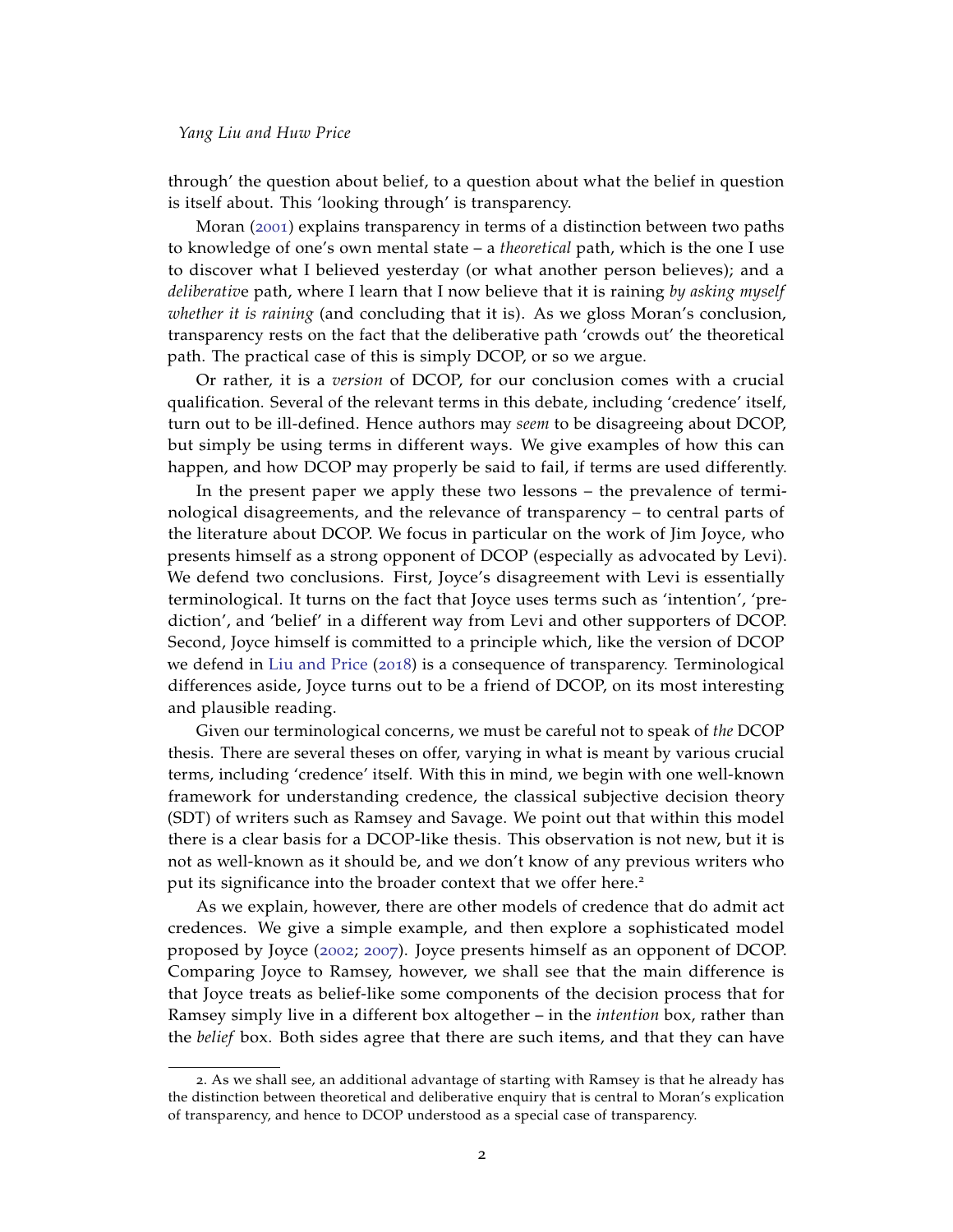some of the formal properties of credences – a degree and a propositional content. The disagreement, to the extent that there is one, is about whether they deserve to be called 'beliefs'; and this is largely a terminological matter. (Joyce agrees with Ramsey that there are no act credences *in Ramsey's sense* during deliberation.) Joyce's disagreement with Levi has the same terminological character.

We don't deny that there is room for argument about the terminological matter in question (i.e., whether to treat intentions as a special kind of belief). But disagreement about this matter should not be allowed to obscure a deeper point of agreement between the two models. This point of agreement is what Joyce terms the *Evidential Autonomy Thesis* (EAT): "[A] rational agent, *while in the midst of her deliberations,* is in a position to legitimately ignore any evidence she might possess about what she is likely to do,"  $(2007, 556-557)$  $(2007, 556-557)$  $(2007, 556-557)$  as Joyce puts it.

As we shall see, EAT turns out to be more fundamental than DCOP, while embodying much of what recommends DCOP to its proponents. And it, too, turns out to rest on transparency. We thus offer reconciliation in two senses. Not only is Joyce's disagreement with DCOP much shallower than he and others have assumed, but there is wide agreement on a fundamental and closely-related feature of agency – a feature already on the table in Ramsey, and now well articulated in Moran's work on transparency.

## **2. Ramsey's Operational Model of Credence**

Modern subjectivists understand credence, or 'subjective probability', in terms of its role in rational decision making. For our purposes, we want to think of this approach as providing a functional *definition* of credence – in effect, credence is treated as a theoretical notion, which is operationally defined, along with subjective utility, in terms of its role in producing certain specified choices. The idea of formalising the notion of credence, or degree of belief, in this way goes back to Frank Ramsey's ground-breaking work 'Truth and Probability' [\(Ramsey,](#page-24-6) [1926](#page-24-6)).<sup>3</sup>

Ramsey sets out to investigate what he calls "the logic of partial belief," and to treat such a logic as the basis for an understanding of probability. He notes a large obstacle in the path of this project:

It is a common view that belief and other psychological variables are not measurable, and if this is true our inquiry will be vain; and so will the whole theory of probability conceived as a logic of partial belief; for if the phrase 'a belief two-thirds of certainty' is meaningless, a calculus whose sole object is to enjoin such beliefs will be meaningless also. Therefore unless we are prepared to give up the whole thing as a bad

<sup>3</sup>. Different notions of subjective probability appear earlier in, e.g., [Bernoulli](#page-23-4) ([1713](#page-23-4)), [Laplace](#page-24-7) ([1810](#page-24-7)), [De Morgan](#page-23-5) ([1847](#page-23-5)), and [Borel](#page-23-6) ([1924](#page-23-6)). But Ramsey is usually credited as the first to provide a systematic account of subjective probability – one of his great contributions being to show that degrees of belief *are* a species of probability, so long as the agent concerned satisfies certain coherence constraints.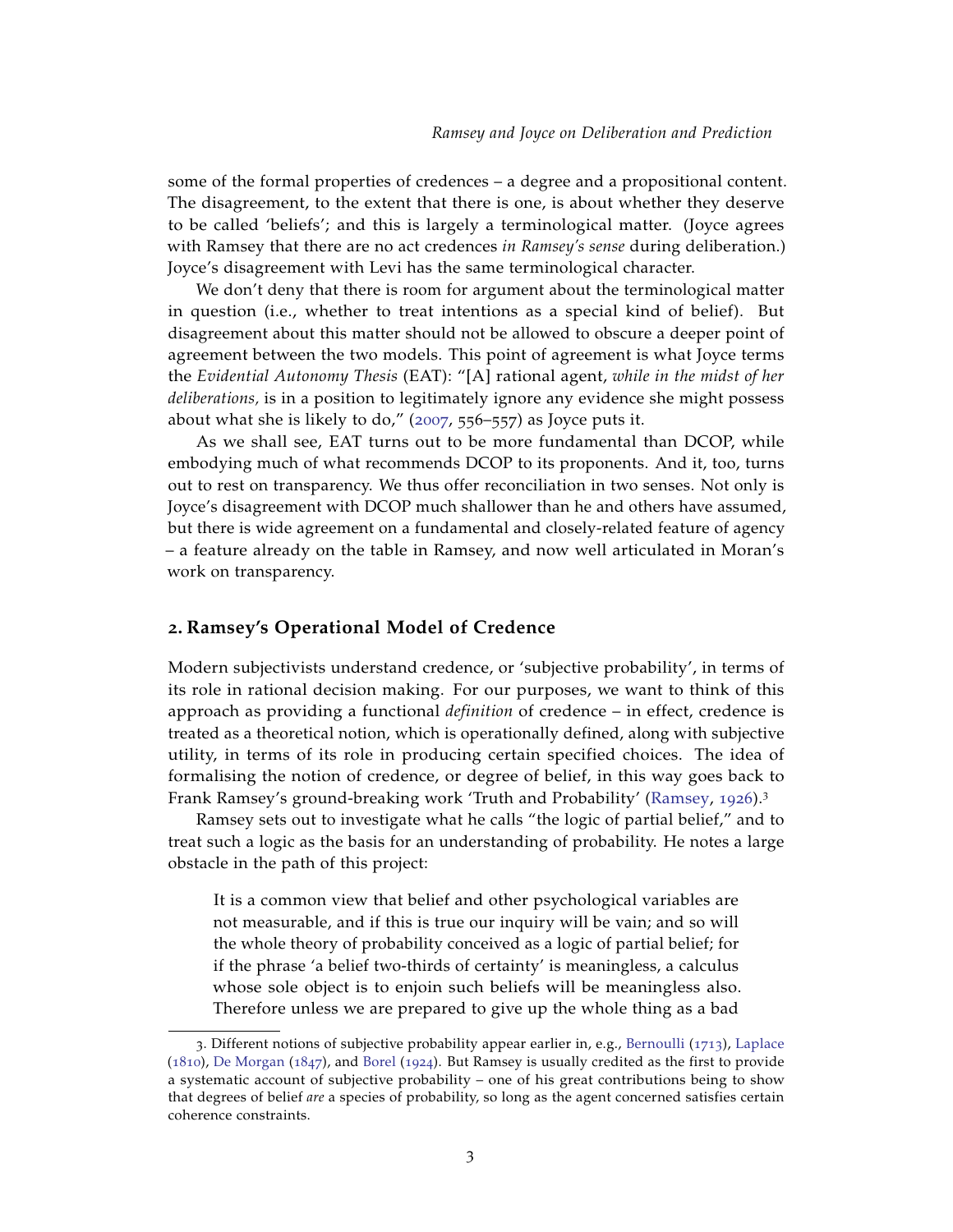job we are bound to hold that beliefs can to some extent be measured.  $(166)$ 

But how to measure degrees of belief? Ramsey says that there are two possibilities. The first, which he dismisses, is that "the degree of a belief is something perceptible by its owner; for instance that beliefs differ in the intensity of a feeling by which they are accompanied". He argues instead for the second possibility: "that the degree of a belief is a causal property of it, which we can express vaguely as the extent to which we are prepared to act on it". This is the idea – a *functionalist* view of degree of belief, as we would now call it – that he then proceeds to develop with characteristic alacrity.

In taking this course, Ramsey is guided by what he calls "the old-established way of measuring a person's belief," which is "to propose a bet and see what are the lowest odds which he will accept." Ramsey finds this method to be "fundamentally sound" (barring some deficiencies due to features like diminishing marginal utility of money, agent's possible disdain for gambling, etc., which can nonetheless be dealt with by stipulating a series of postulates in the formal model).

More precisely, Ramsey considers an agent who chooses among *gambles* of the form

$$
\alpha
$$
 if  $p$ ,  $\beta$  if  $\neg p$ .

where *p* is a proposition and  $\alpha$ ,  $\beta$  are "goods" that the agent values. The gamble is understood in the usual sense: in accepting this gamble the agent gets *α* if *p* is true, *β* otherwise. For instance, let *p* be "The result of next toss of this coin is head" and  $\alpha$  and  $\beta$  be some monetary rewards (or penalties). An agent who accepts this gamble gets *α* if the coin lands head, *β* otherwise.

For notational convenience, let us write *G*(*p*, *α*, *β*) for the gamble that pays *α* if *p*, *β* if ¬*p*. In Ramsey's approach, we think of life as continually presenting us with options of this kind. As he puts it, his model

is based fundamentally on *betting*, but this will not seem unreasonable when it is seen that all our lives we are in a sense betting. Whenever we go to the station we are betting that a train will really run, and if we had not a sufficient degree of belief in this we should decline the bet and stay at home. (183, emphasis added)

Agents are thought of as choosing to accept or reject a given bet, or choosing among different bets, based on their *degree of belief,* or *credence,* in *p* and the *utility* they assign to *α* and *β*.

The agent is assumed to have preferences among gambles of this form. Then, provided that the preference relation among gambles satisfies a set of coherence axioms, the system yields a probability function *P* and a utility function *U* (unique up to a positive linear transformation) such that the "ultimate good" of accepting gamble *G*( $p$ ,  $α$ ,  $β$ ) can be represented by expected utilities, that is:

$$
EU[G(p,\alpha,\beta)]=P(p)U(\alpha)+(1-P(p))U(\beta).
$$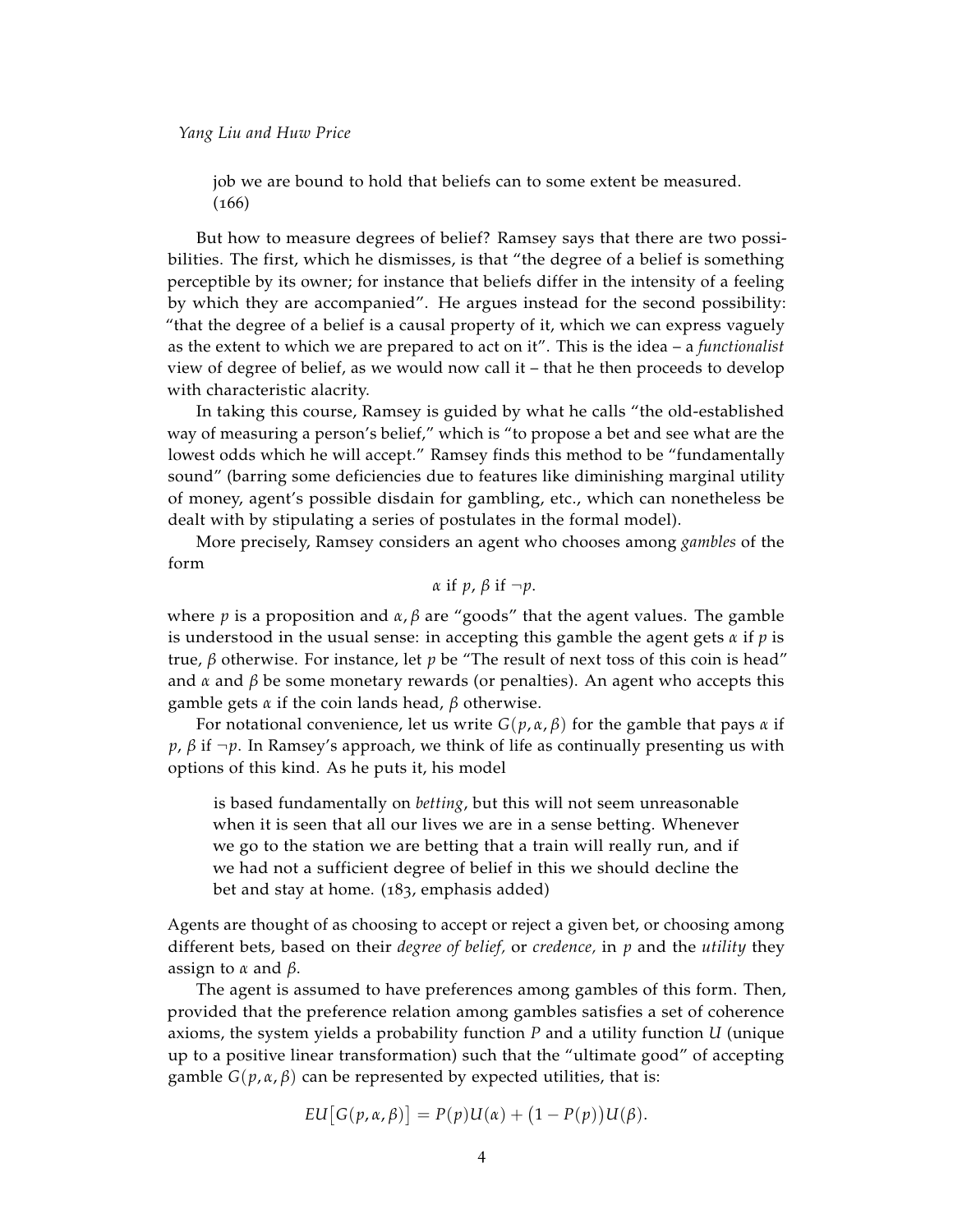Ramsey's theory marks the beginning of a long and fruitful development of probabilistic subjectivism, by generations of writers. Philosophically, this approach is motivated by the pragmatic thesis that probability is to be understood in terms of the rational decision making that we, *qua* real-world agents, strive to achieve on a day-to-day basis. Methodologically, it retains at its core Ramsey's operationalized model of personal probabilities (credences) and utilities. Mathematically, it is built with rigorous representation theorems by means of which probabilities can be numerically defined.

For our purposes, what matters is that Ramsey's model gives us an account of *what it is* to hold a credence, or degree of confidence, in a particular proposition. The answer, holistically generated across a space of propositions, in harmony with a simultaneous definition of utility, consists in a disposition to choose certain gambles in preference to others.

## <span id="page-4-1"></span>**3. Can Ramsey's Model Make Sense of Act Credences?**

Ramsey says at one point that the agent is assumed to have "certain opinions about all propositions" (174). This cannot be quite correct, however, for there is an important class of propositions to which his model cannot assign non-trivial credences. To see this, consider an agent whose current options include the following gamble:

<span id="page-4-0"></span>
$$
A=G(p,\alpha,\beta).
$$

What would it take, in Ramsey's system, for this agent to have a credence in whether she will accept *A*, as she decides whether or not to do so? The answer is that the agent would need to include, in her ranked suite of possible actions, gambles of the form:

$$
B = G(I \text{ accept } A, \gamma, \delta).
$$
 (1)

For this is the kind of gamble that is relevant to determining whether she has some particular degree of belief in the proposition that she will accept *A*.

A gamble of the form of *B* is quite unproblematic if it is considered as a measure of the agent's degree of belief about whether she accepts *A on some other occasion* (a future occasion, or even a past occasion, if we allow that the agent may have forgotten whether she accepted *B* at some point in the past). But *B* makes no sense – or at least, no sense *as a measure of credence* – as she decides whether to accept *A*. We offer two arguments for this conclusion; we give them as informal arguments here, and in a more formal manner in Appendix [A.](#page-21-0)

#### *3.1. Gambling on one's own choices?*

The first argument is that in a context in which an agent is considering gamble *A*, offering her *B* simply adds to whatever is already at stake a fixed amount of *γ* or *δ*, available to the agent for certain, depending on whether she accepts *A*. This may give us *some* information about the agent's psychological state – in the limit, as *γ*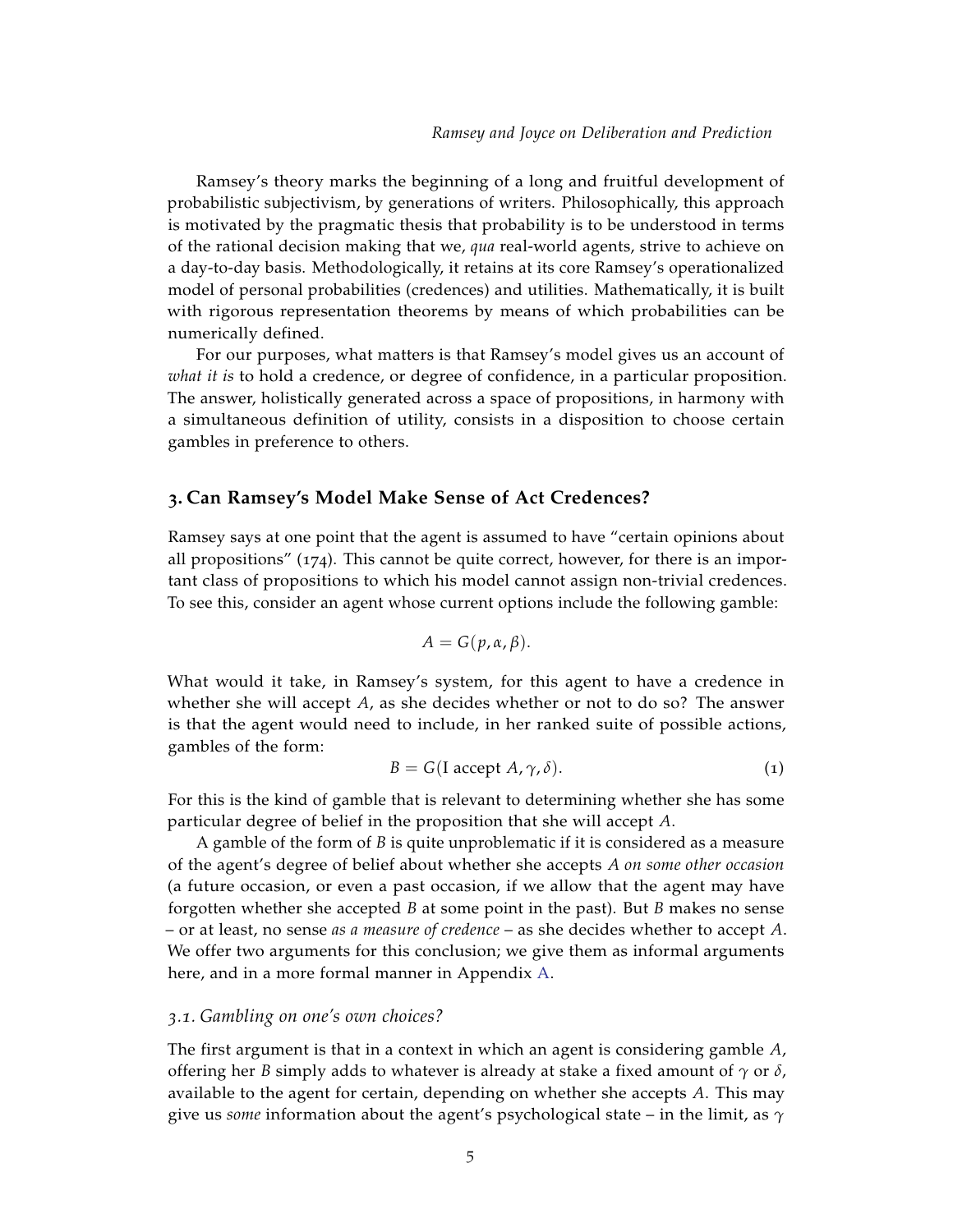and  $\delta$  are allowed to be large enough to dominate other considerations, it certainly tells us whether she prefers *γ* to *δ*, or vice versa (and therefore deprives us of the information that the choice would otherwise provide about other matters). But it tells us nothing about any credence on the agent's part about whether she will do *A*, as she makes her choice (see Appendix [A.](#page-21-1)1 for details).

We could put the point like this. At the heart of Ramsey's model is a (formalised) notion of *choice.* Agents are assumed to have unrestricted access to a range of options – a range of gambles, each of which they may either accept or decline. Think of this as like a bank of toggle switches: for each switch, the agent is free to set it either on or off. The beauty of the model is to choose the gambles so that the resulting pattern of switch settings reveals the agent's credences over a range of propositions.

Beautiful as it is, this machinery cannot make sense of an assignment of a credence concerning one of switch settings. The chosen switch settings are the 'observables' of the model, on view to the agent concerned as much as to a third party. Until they are fixed, the entire model tells us nothing about the theoretical variables it takes to be underneath (i.e., the agent's credences and utilities); but once they are fixed, there is no room in the model for uncertainty *about them.*

As we saw, the attempt to add a new switch representing a gamble conditional on one of the existing switch settings simply becomes a new reward for the choice of that switch setting. In these circumstances the agent's choice tells us something about their preferences,<sup>4</sup> but nothing new *of an epistemic nature.* Where agents make their own truth, choices that would otherwise reflect degrees of uncertainty have no such significance – and there is simply no substitute, within Ramsey's model.

It is clear that Ramsey recognised this distinction between epistemic matters, on the one hand, and practical matters – things that are up to us – on the other. In a later piece he says this, for example:

When we deliberate about a possible action, we ask ourselves what will happen if we do this or that. If we give a definite answer of the form 'If I do *p, q* will result,' this can properly be regarded as a material implication or disjunction 'Either not-*p* or *q.*' But it differs, of course, from any ordinary disjunction in that one of its members is not something of which we are trying to *discover* the truth, but something it is within our power to *make* true or false. [\(Ramsey,](#page-24-8) [1929](#page-24-8), 142, emphasis added)

A few lines later, Ramsey again emphasises the non-epistemic character of our relation to propositions concerning our present options:

Besides definite answers 'If *p, q* will result', we often get ones 'If *p, q* might result' or '*q* would probably result'. Here the degree of probability is clearly not a degree of belief in 'Not-*p* or *q*', but a degree

<sup>4</sup>. Actually not even that, if the gambles are formulated in terms of *goods* – i.e., payoffs whose rankings to the agent are already assumed to be known.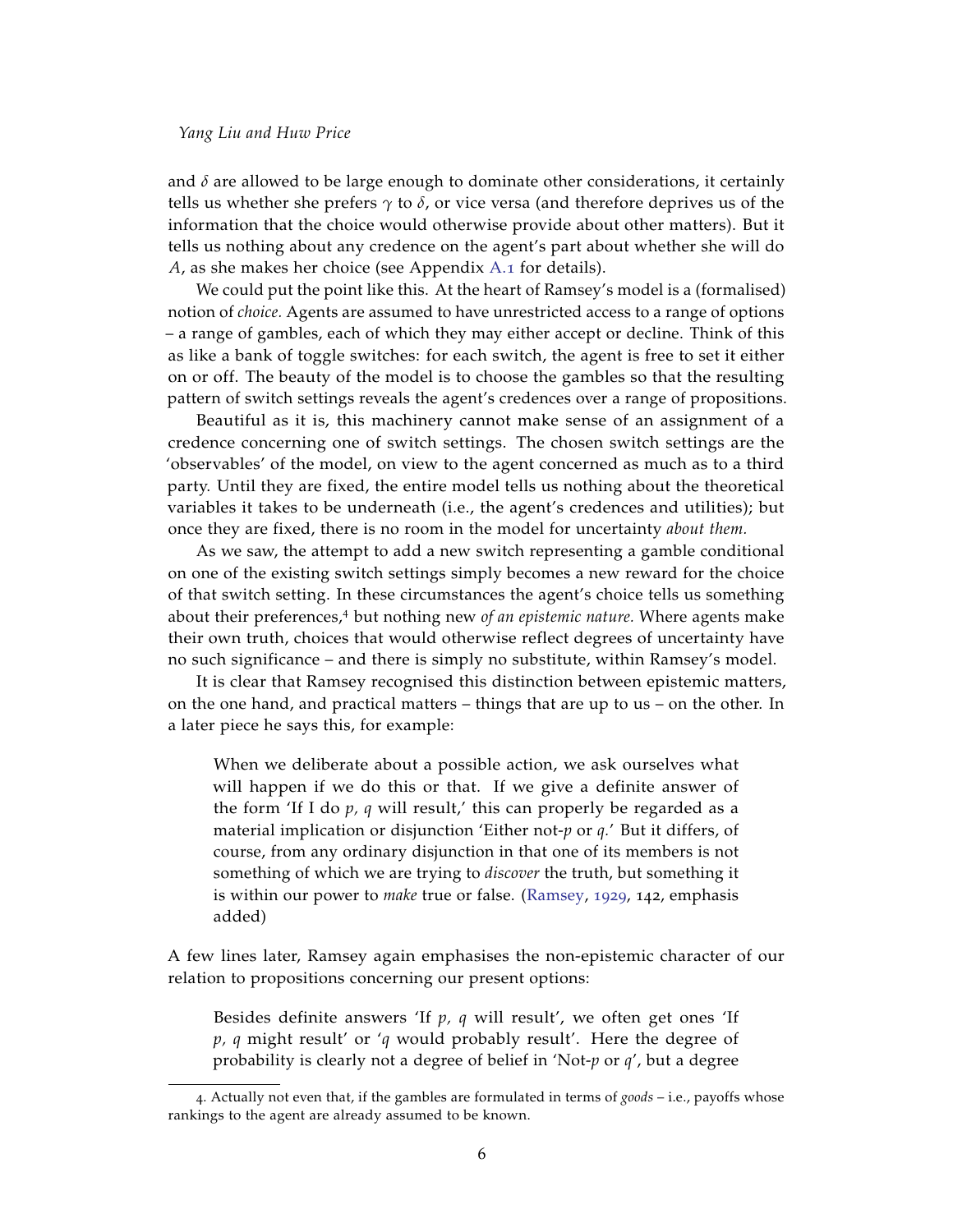of belief in *q* given *p,* which it is evidently possible to have without a definite degree of belief in *p, p not being an intellectual problem.*<sup>5</sup> (142, emphasis added)

Finally, Ramsey also notes that the lacuna in the agent's credences concerns only her present actions – matters currently 'up for decision', as we might say. As his footnote puts it:

It is possible to take one's future voluntary action as an intellectual problem: 'Shall I be able to keep it up?' But only by dissociating one's future self. (142)

## *3.2. Self-referential gambles*

The point above was that the new gamble  $B - a$  bet on whether the agent will accept gamble *A* – doesn't do the desired job of eliciting a credence about whether the agent will accept *A*. But there's a deeper concern. It is easy to show – we do so formally in Appendix [A.](#page-22-0)2 below – that adding a gamble *B* of the form of  $(1)$  $(1)$  $(1)$  has the effect of making the set of gambles on offer to the agent *self-referential,* in the sense that she is effectively being offered a gamble on whether she will accept *that very same gamble.* That is, it amounts to introducing a gamble of the form:

$$
B' = G(I \text{ accept } B', \gamma, \delta).
$$

To get a sense of the implications of this without explicit self-reference, suppose that *B* and *A* are two of *N* gambles on offer to the agent. We can combine these  $N$  gambles into a single gamble with  $2^N$  options, in the obvious way. Any choice among these options fixes at the *A* component the very matter on which the choice of the *B* component attempts to assign a credence.

The effect is that two roles in Ramsey's model are being confused. We are attempting to equate one of the binary-valued *observables* with one of the probabilityvalued *theoretical terms.*<sup>6</sup> This is mathematically incoherent unless the term in question takes only the binary values 0 or 1. And it is conceptually incoherent – a kind of category mistake – unless we think of these trivial values as representing simply whether the agent declines or accepts the bet in question (thus leaving credence and belief out of the picture, in this special kind of case). There is simply

<sup>5</sup>. For future reference, we note that Ramsey's distinction between *making true* and *discovering true* has close affinity to themes in the work of David Velleman and Jenann Ismael, among others. [Velleman](#page-24-9) ([1989](#page-24-9)) holds that agents enjoy 'epistemic freedom' with respect to their own actions, and [Ismael](#page-23-7) ([2012](#page-23-7)) that choices are self-validating epistemic 'wild cards'. Though they express the idea in slightly different ways – more on these differences below – Ramsey, Velleman and Ismael seem to have a common intuition in mind. It is of the essence of choice that it involves a kind of epistemic singularity, a place in which the rules do not apply in the normal way. We shall return to this thought below, and explore its development by Joyce and its connection to transparency.

<sup>6.</sup> That is, a term *x* such that  $0 \le x \le 1$ . The attempt to equate these two terms is explicit in the self-referential case. In the informal case just given, a probability-valued theoretical term is being treated as a component of a single  $2^N$ -ary binary-valued observation term.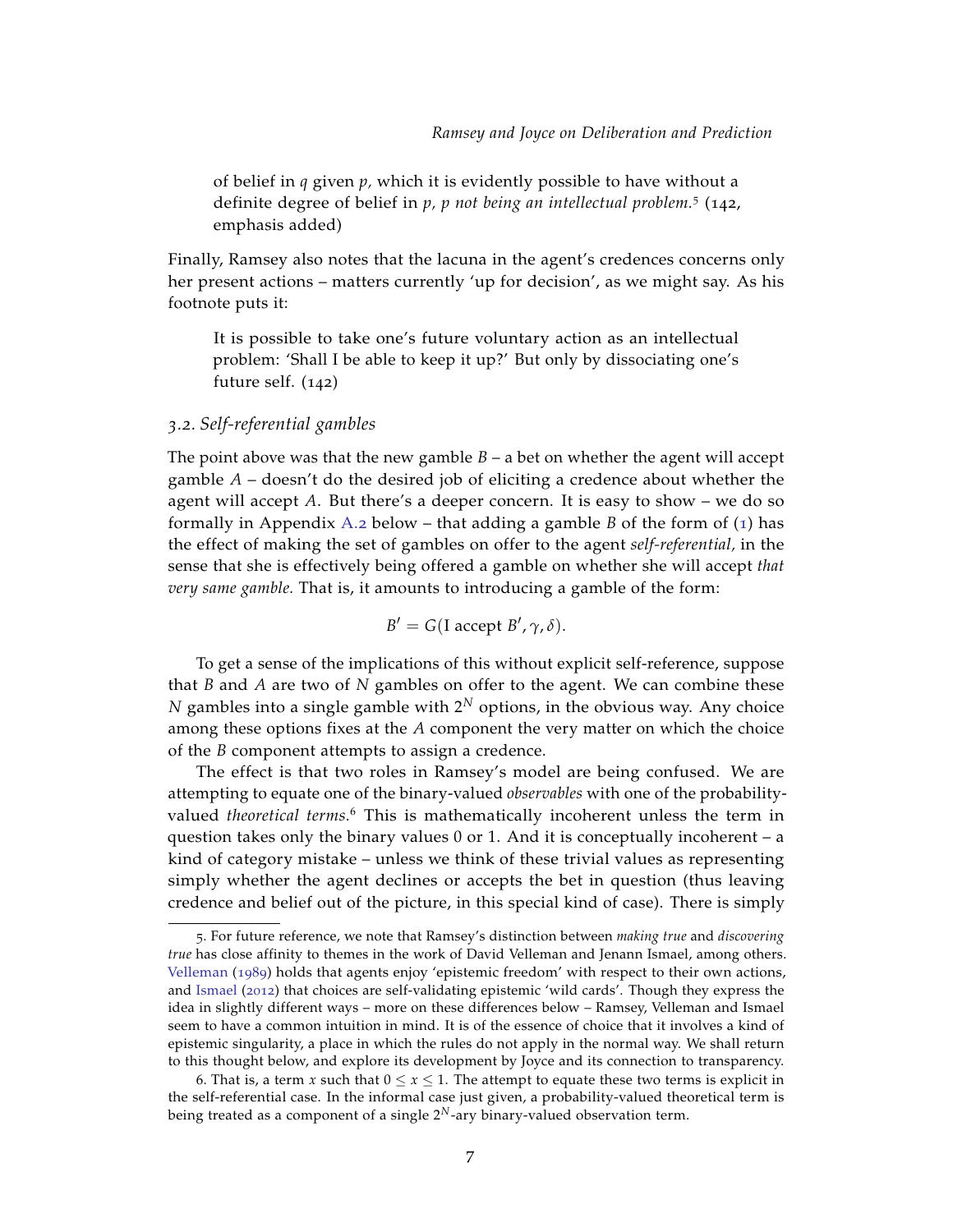no place in Ramsey's model for a credence in the acceptance of a self-referential gamble, except in these trivial senses – and as our argument in Appendix [A.](#page-22-0)2 shows, any attempt to make sense of credence in the acceptance of a current gamble is equivalent to the self-referential case.

To summarise, we have shown that there is no room in Ramsey's model for credences for currently-contemplated gambles, or actions. In other words, DCOP holds, *within Ramsey's model,* and *subject to the restriction to present actions.* So, success of a kind for DCOP, but both qualifications are essential. We have just seen that Ramsey himself allows 'remote' act credences; and, as we shall shortly explain, it is a trivial matter to extend Ramsey's model so that it allows present act credences – i.e., so that DCOP fails completely.<sup>7</sup>

## **4. From Ramsey to Joyce**

As we saw, the incoherence of act credences in Ramsey's model is related to the objection, often cited in favour of DCOP, that there is something deeply problematic about offering an agent bets on her own actions. This objection is discussed in a classic paper by [Rabinowicz](#page-24-3) ([2002](#page-24-3)), himself an opponent of DCOP. Rabinowicz concedes that there is some merit to the argument, but suggests that it doesn't establish as much as the proponents of DCOP require:

In those cases when bet offers themselves would influence our probabilities for the events on which the bets are made, probabilities no longer are translatable into betting dispositions. This does not mean, however, that probability estimates are impossible to make in cases like this. The correct conclusion is rather that the connection between probabilities and betting rates is not as tight as one might initially be tempted to think. [\(Rabinowicz,](#page-24-3) [2002](#page-24-3), 110)

We agree with Rabinowicz, if we interpret him simply as noting the possibility of models that extend the Ramsey framework, to allow the existence of act credences in circumstances in which the original framework does not. $8$ 

Indeed, the point is a rather obvious one, for here is a simple way to construct such an extension. Imagine that our agent carries in his pocket a Personal Digital

<sup>7</sup>. [Spohn](#page-24-0) ([1977](#page-24-0)) and [Levi](#page-24-1) ([1989](#page-24-1)) argued that the standard betting interpretation of probability collapses when it is applied to action-events. Their arguments, which involve revisions of rewards and events in a bet, have generated heated debates regarding, among other things, what is the "correct" way to apply the betting interpretation (cf. exchanges on this matter from [Levi](#page-24-10) ([2000](#page-24-10)); [Joyce](#page-23-1) ([2002](#page-23-1)); [Rabinowicz](#page-24-3) ([2002](#page-24-3)); [Levi](#page-24-11) ([2007](#page-24-11)), [Spohn](#page-24-12) ([2012](#page-24-12))). [Gaifman](#page-23-8) ([1999](#page-23-8)) provides an analysis of self-reference and cyclic reasoning involved in decision and game theoretic models, and points out that within the classical Bayesian subjective decision/probability theory, act credences turn on certain conceptual circularities that cannot be rationally justified (and hence should be barred from this framework, Gaifman argues).

<sup>8</sup>. We suspect that Rabinowicz has in mind something stronger, namely that such extensions might be 'more realistic', or otherwise preferable, but we set aside that difference for now.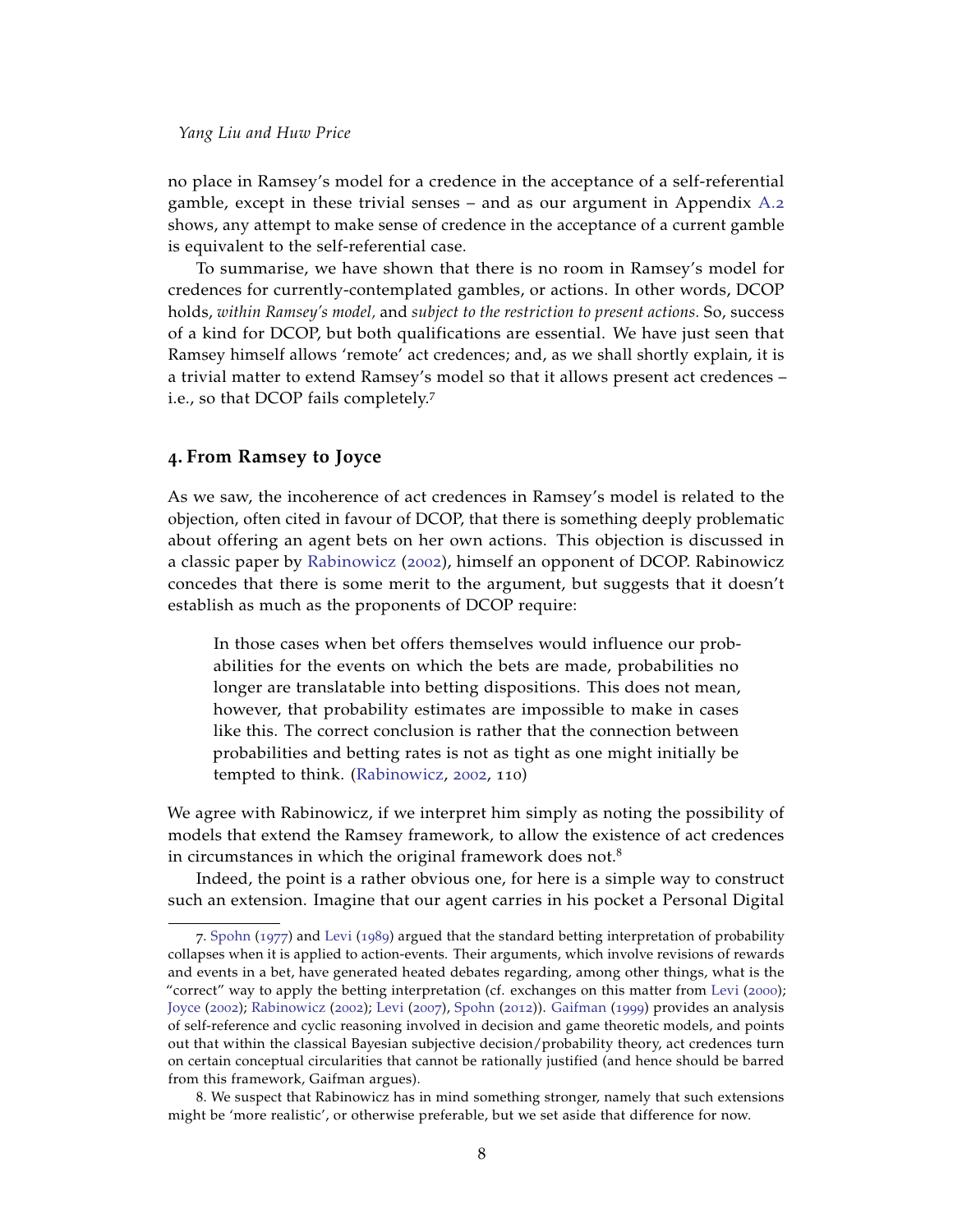Assistant, Siri, who attempts to maintain a dynamic assignment of probabilities to a range of the agent's possible future actions.<sup>9</sup> Now let our hybrid model use the agent's own credences, where available, and Siri's, where not. This hybrid model can certainly assign credences to the agent's presently-contemplated actions – credences originating in Siri – even though the agent's own Ramseyian model cannot.

This trivial example makes a serious point. Anyone in these debates who, unlike us, takes themselves to be discussing DCOP as a thesis about agents *simpliciter,* rather than as about agents *modelled in some particular way*, would do well to ask themselves what they mean by an 'agent'. Without a well-motivated restriction of the field, it will be trivially true that some agents do satisfy DCOP and others do not, so that there is no general thesis to be had.

Are there non-trivial reasons for entertaining models that modify Ramsey's framework so as to admit act credences? Certainly, and to illustrate the point we shall now turn to two motivations offered by Joyce. Joyce is a particularly interesting case, from our point of view. He is a strong advocate of DCOP-violating models, but he makes moves within them that have much in common with some of the key insights of those who favour DCOP. This offers the interesting prospect that we might be able to identify an important generic feature of agency, common to DCOP-respecting and DCOP-violating models, and itself of considerably more interest than the choice *between* such models. As we shall see, this possibility turns on the fact that Joyce is not so much *extending* Ramsey's model, as in the Siri case, but *relabelling* it, by treating as 'belief-like' some elements that are present in a Ramseyian model, but classified in a different way.

## *4.1. Joyce on the role of act credences*

Characterising his own version of Causal Decision Theory (CDT), Joyce notes that it "requires deliberating agents to make predictions about their own actions." [\(Joyce,](#page-23-1) [2002](#page-23-1), 69) He notes that Levi maintains that such a decision theory is "incoherent because 'deliberation crowds out prediction.'" (*ibid.*) In response, Joyce defends the following conclusion:

[T]he ability of a decision maker to adopt beliefs about her own acts during deliberation is *essential* to any plausible account of human agency and freedom. While Levi suggests that a deliberating agent cannot see herself as free with respect to acts she tries to predict, precisely the reverse is true. Though they play no part in the *rationalization* of

<sup>9</sup>. Siri does this in an attempt to keep her agent out of trouble, and is able to do it effectively because she has access to the traditional sources of evidence – the agent's entire history of, for instance, 'Likes' and 'Dislikes' on Facebook, dinner reservations on Opentable, purchasing history on Amazon, and so on. One of the challenges for proponents of DCOP is to explain why the agent himself cannot use such information to generate credences about his own choices, as he makes them – more on this below.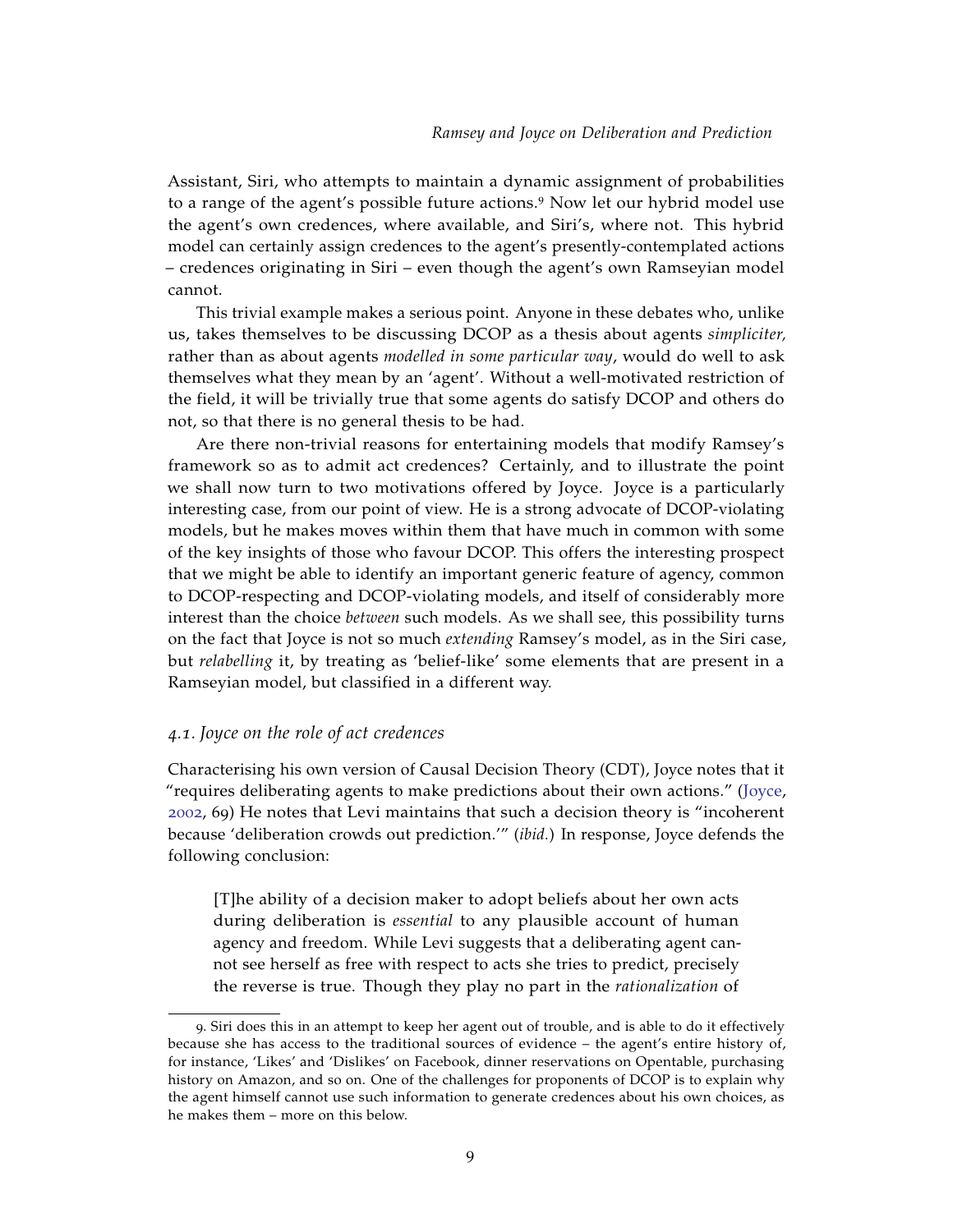actions, such beliefs to are essential to the agent's understanding of the *causal genesis* of her behavior. (70)

Joyce thus presents himself as an opponent of DCOP. However, he provides a helpful summary of arguments in favour of DCOP – as he puts it, "some general worries that one might have about letting agents assign probabilities to their own acts":

*Worry-1:* Allowing act probabilities might make it permissible for agents to use the fact that they are likely (or unlikely) to perform an act as a *reason* for performing it. *Worry-2:* Allowing act probabilities might destroy the distinction between acts and states that is central to most decision theories. *Worry-3:* Allowing act probabilities "multiplies entities needlessly" by introducing quantities that play no role in decision making. (79)

In each case, Joyce expresses sympathy for the concern, but argues that DCOP is not required in order to meet it. Thus:

As to Worry-1, I entirely agree that it is absurd for an agent's views about the advisability of performing any act to depend on how likely she takes that act to be. Reasoning of the form "I am likely (unlikely) to A, so I should A" is always fallacious. While one might be tempted to forestall it by banishing act probabilities altogether, this is unnecessary. We run no risk of sanctioning fallacious reasoning as long as A's probability does not figure into the calculation of its own expected utility, or that of any other act. (79–80)

Note that Ramsey's model does not allow anything other than "banishing act probabilities altogether", as Joyce puts it here. In effect, Joyce is agreeing that self-referential gambles are incoherent, and proposing to understand 'credence' so that act credences do not commit us to such gambles. But for Ramsey there is no such option – credences are *defined* in terms of gambles, and in the case of act credences that would require the kind of self-referential gambles that Joyce agrees to be absurd. (It is not clear that the absurdity Joyce has in mind is precisely the one we identified in  $\S_3$  $\S_3$  – arguably, it can't be, for Joyce takes it to obtain even in his non-Ramseyian models. We return to this issue in §5.)

Similarly, concerning Worry-2, Joyce concludes:

Even if act probabilities do not figure into the calculation of act utilities, they may have other roles to play in the process of rational decision making. Indeed, we shall soon see that they do. (80)

Again, concerning a presentation by Levi of the apparent unmeasurability of act credences within SDT, Joyce says: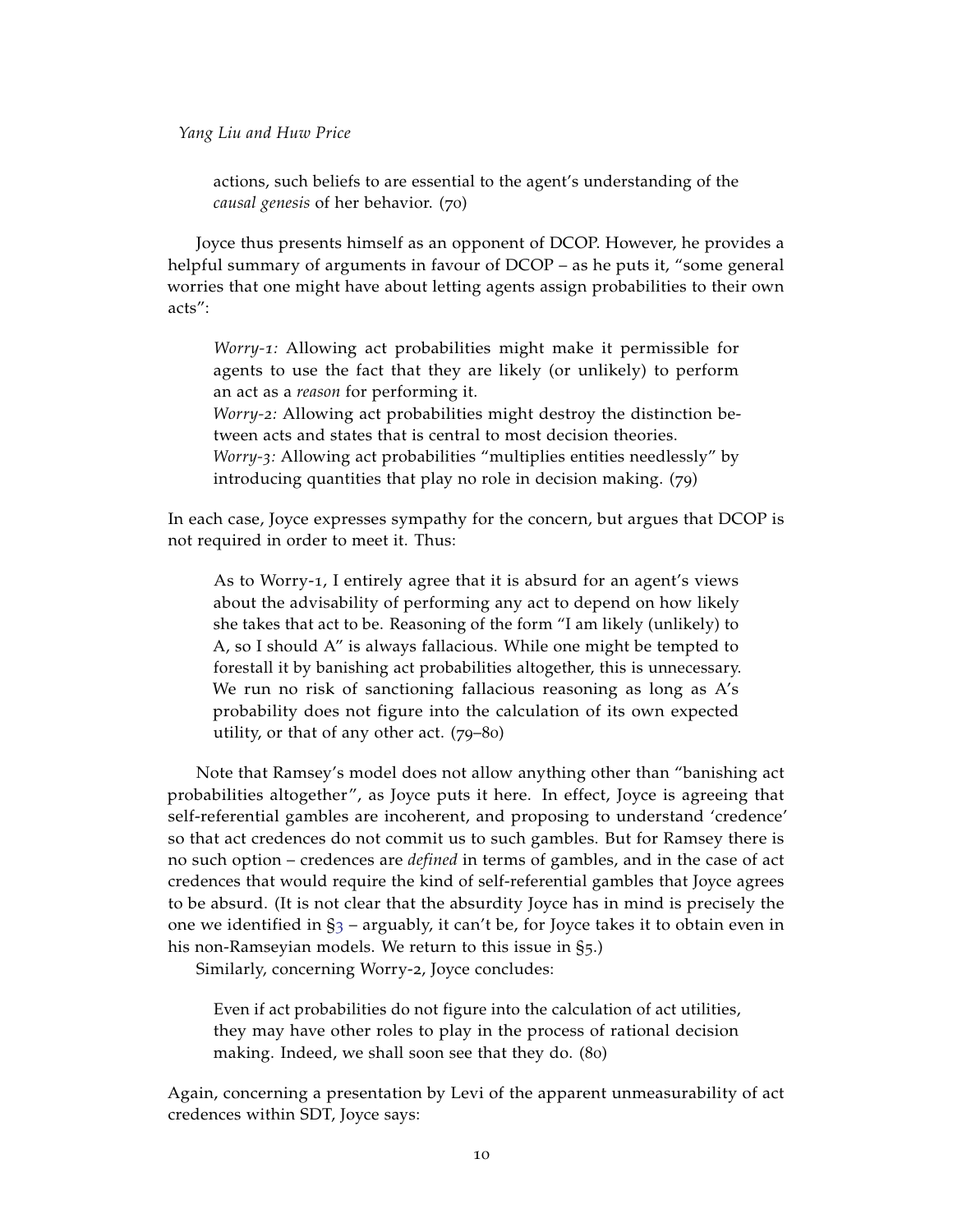It is quite true that the probabilities [an agent] assigns to acts during her deliberations cannot be elicited using wagers in the usual way, but this does not show that they are incoherent, only that they are difficult to measure. (86–87)

Finally, Joyce makes similar remarks about Worry-3:

As Wolfgang Spohn has long argued, there is no reason to allow act probabilities in decision theory if we cannot find anything useful for them to do. Given that they play no role in the evaluation or justification of acts, it would seem that there is nothing useful for them to do. Why not abolish them? (98)

Joyce responds as follows:

Act probabilities are a kind of epiphenomena in decision theory. Though they do no real explanatory work, they are tied to things that do. We need act probabilities because (i) we need unconditional subjective probabilities for *decisions about acts* to *causally* explain action (though not to rationalize it), and (ii) we need Efficacy to explain what it is for an agent to regard acts as being under her control. Efficacy requires that  $P(A \ dA) = P(\neg A \ d\neg A) = 1$ , and so  $P(A/dA) = P(\neg A \ d\neg A) = 1$ . One cannot have these latter conditional probabilities and unconditional probabilities for  $dA$  and  $d\neg A$  without also having unconditional probabilities for A and ¬A. Act probabilities are not only coherent, they are *compulsory* if we are to adequately explain rational agency. We cannot outlaw them without jettisoning other subjective probabilities that are essential ingredients in the causal processes that result in deliberate actions. When it comes to beliefs about one's own actions, deliberation does not "crowd out" prediction; it mandates it! (98–99)

This will take a little unpacking. First, it is important to note that Joyce is distinguishing between an agent's decision to do A, written dA, and the act A itself. When he talks of act probabilities, he means  $P(A)$  and  $P(\neg A)$ , not  $P(dA)$ and  $P(d\neg A)$ . This is another potential source of talking at cross purposes – some proponents of DCOP may take it for granted that the important issue concerns the latter credences, not the former.

Fortunately this distinction doesn't matter much in this context, because Joyce is equally committed to the need for unconditional probabilities of both kinds, P(A) and P(dA). They are connected by the principle Efficacy, which Joyce takes to encode the idea that the agent takes A to be under her control – if she chooses dA then A results, and similarly for  $d\neg A$  and  $\neg A$ .

Let us grant Joyce that, as he puts it here, "Efficacy requires that  $P(A\backslash dA)$  =  $P(\neg A \setminus d \neg A) = 1$ , and so  $P(A/dA) = P(\neg A/d \neg A) = 1$ ."<sup>10</sup> It certainly follows that if

<sup>10.</sup> In Joyce's notation  $P(A/B)$  is the conditional probability of A given B. The backslash in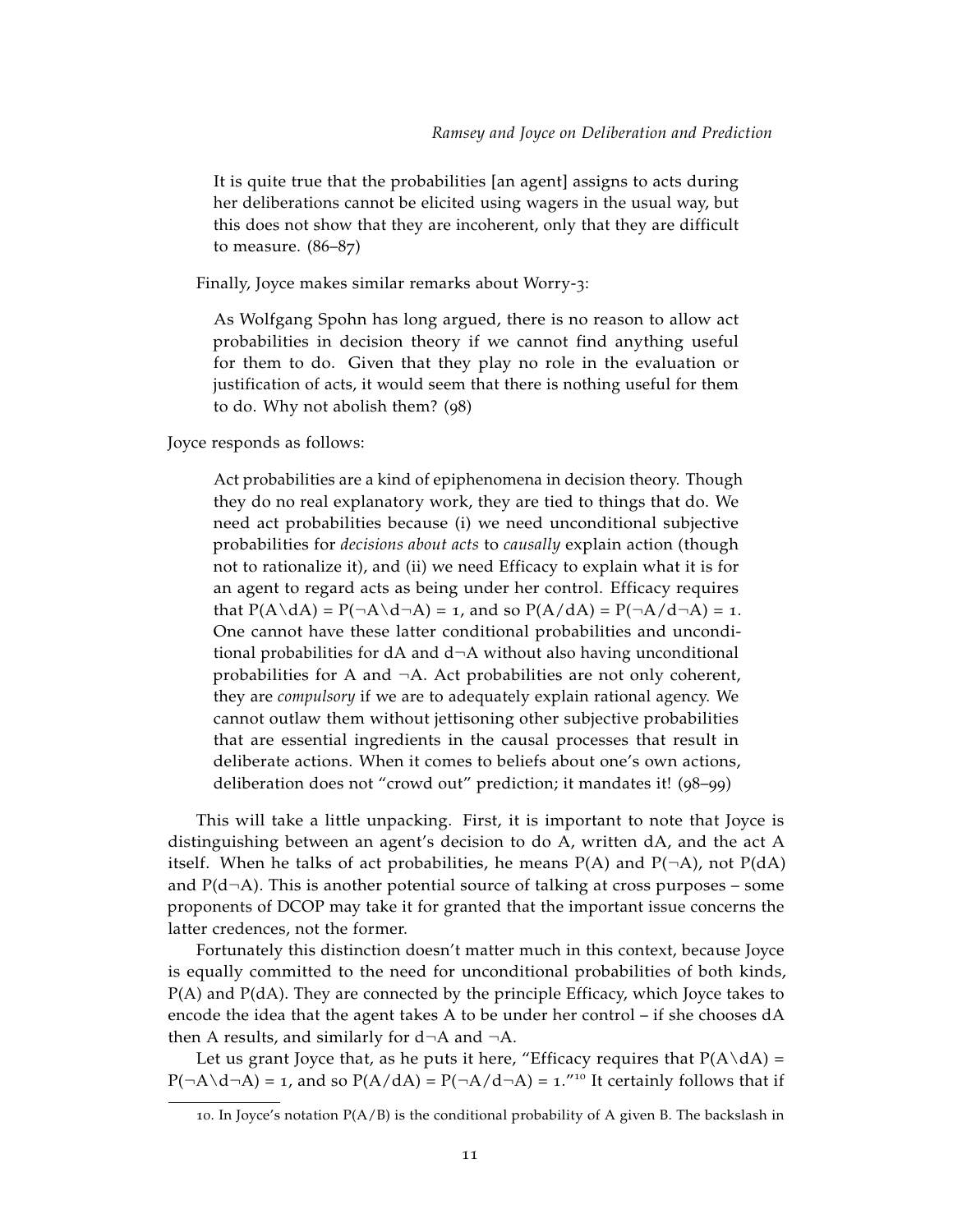we allow unconditional probabilities  $P(dA)$  and  $P(d\neg A)$  then we shall have to allow  $P(A)$  and  $P(\neg A)$ , as well. But why do these conditional claims require unconditional probabilities in the first place?

We see two possible answers at this point. The first, which we are not sure whether to attribute to Joyce, is that the conditional probabilities are defined in terms of unconditional probabilities, so that we cannot have  $P(A/dA)$  and  $P(\neg A/d \neg A)$  without having  $P(dA)$  and  $P(d \neg A)$  as well. This is a very familiar move, and needs to be mentioned as a motivation for extending Ramseyian SDT to add unconditional act credences. But it also admits a well-known reply, namely, that there are other reasons for treating conditional probability as primitive, and not defining it as the usual ratio of unconditional probabilities. Ramsey himself favoured this approach. In a passage we quoted above, he refers to one's "degree of belief in *q* given *p,* which it is evidently possible to have without a definite degree of belief in *p*" ([1929](#page-24-8), 142, and see also his [1926](#page-24-6), 180). Later proponents include [Renyi](#page-24-13) ([1970](#page-24-13)), [Price](#page-24-14) ([1986](#page-24-14)b), [Mellor](#page-24-15) ([1993](#page-24-15)), and [Hájek](#page-23-9) ([2003](#page-23-9)).

Whether or not Joyce has this consideration in mind, his main point is a different one. He proposes a detailed model of the deliberative process in which the credences  $P(dA)$  and  $P(d\neg A)$  play a crucial role. As he notes, the model owes much to Velleman. From Joyce's point of view the attractions of this model provide the strongest case for accepting  $P(dA)$  and  $P(d\neg A)$ , and hence for rejecting DCOP. Accordingly, we want to follow Joyce's explication of the model in some detail. It is crucial to our claim that (apparent) disagreements about DCOP are obscuring deeper agreement about the nature of agency.

#### *4.2. Joyce on "evidential autonomy"*

Joyce introduces his discussion of the model in question by articulating yet another concern about act credences:

I am portraying the agent who changes her mind as altering her *beliefs* about what she will decide *on the basis of no evidence whatever.* She goes from being certain that she has decided on  $\neg A$  to being certain that she has decided on A without *learning* anything. Can this sort of belief change be rational? By letting agents assign subjective probabilities to their own acts it seems that we are also letting them believe whatever they want about them. This means that act probabilities must be radically unlike other probabilities in that they seem not to be at all constrained by the believer's evidence. . . . This, I suspect, gets us to what is really bothering people about act probabilities. ([2002](#page-23-1), 94–95)

In response, Joyce notes first that when an agent

 $P(A\backslash dA)'$  represents what Joyce calls "causal probability" – "it represents [the agent's] beliefs about what her acts will *causally promote*, so that P(S\A) will exceed P(S\¬A) only if [the agent] believes that A will causally promote S." (79)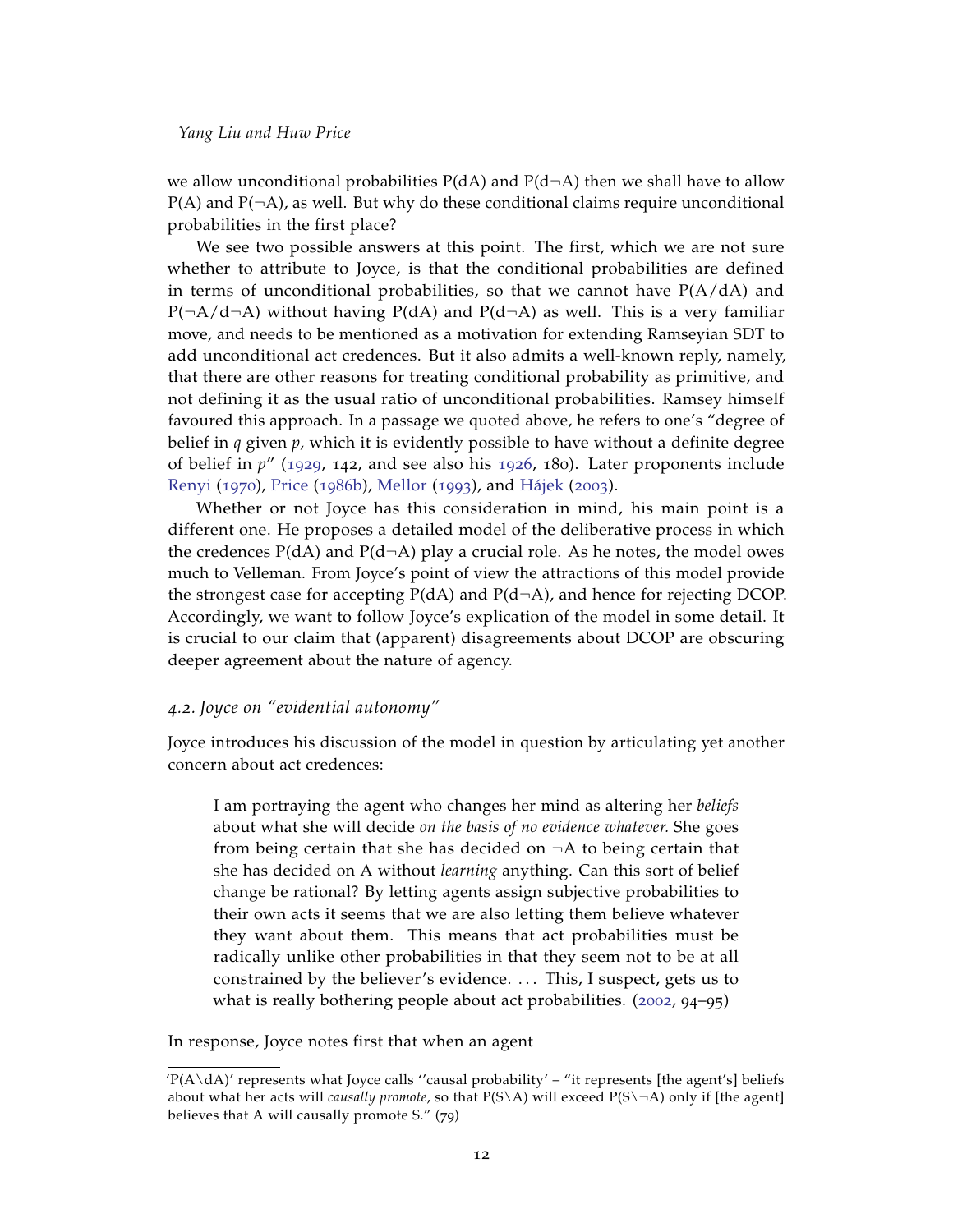sees herself as a free agent in the matter of A, Efficacy ensures that all of her evidence about A comes by way of *evidence about her decisions.* Her justification for claiming that she will do A will always have the form: "here is such-and-such evidence that I will decide on A, and (via Efficacy) deciding on it will cause me to do it." (95)

As Joyce says, this may seem "to push the problem back from beliefs about acts to beliefs about decisions." But he argues that "this is not so":

An agent's beliefs about her own decisions have a property that most other beliefs lack: under the right conditions they are *self-fulfilling,* so that if the agent has them then they are true. Understanding this is one of the keys to understanding human agency and freedom. (95)

Joyce explains this point with reference to Velleman's notion of epistemic freedom:

According to Velleman, ... the believer has a kind of "epistemic freedom" with respect to self-fulfilling beliefs that she lacks for her other opinions; she can *justifiably* believe whatever she wants about them. If she is sure that believing H will make H true and that believing ¬H will make ¬H true then, *no matter what other evidence she might possess,* she is at liberty to believe either H or ¬H because she knows that *whatever* opinion she adopts will be warranted by the evidence she will acquire *as a result of adopting it.* More generally, any increase or decrease in her confidence in H provides her with evidence in favor of that increase or decrease – the stronger a self-fulfilling belief is, the more evidence one has in its favor. (96)

Like Velleman, Joyce sees this idea of self-fulfilling belief as crucial to a proper understanding of agency: "Velleman holds, as I do, that agents are epistemically free with respect to their own decisions and intentions. . . . [T]he idea that agents are epistemically free regarding their own decisions is important and entirely correct." (96–97)

Finally, Joyce applies these ideas to offer a model of the *dynamics* of deliberation:

During the course of her deliberations [an agent's] confidence in "I decide to do A" will wax or wane *in response to information about A's desirability relative to her other options* (e.g., information about expected utilities). If A and  $\neg A$  seem equally desirable at some point in the process, then she will be equally confident of  $dA$  and  $d\neg A$  at that time. If further deliberation leads her to see A as the better option, then her confidence in dA will increase as her confidence in d¬A decreases. These deliberations will ordinarily cease when [the agent] is certain of either dA or  $d\neg A$ , at which point she will have made her decision about whether or not to perform A *by making up her mind what to believe about dA.* (97)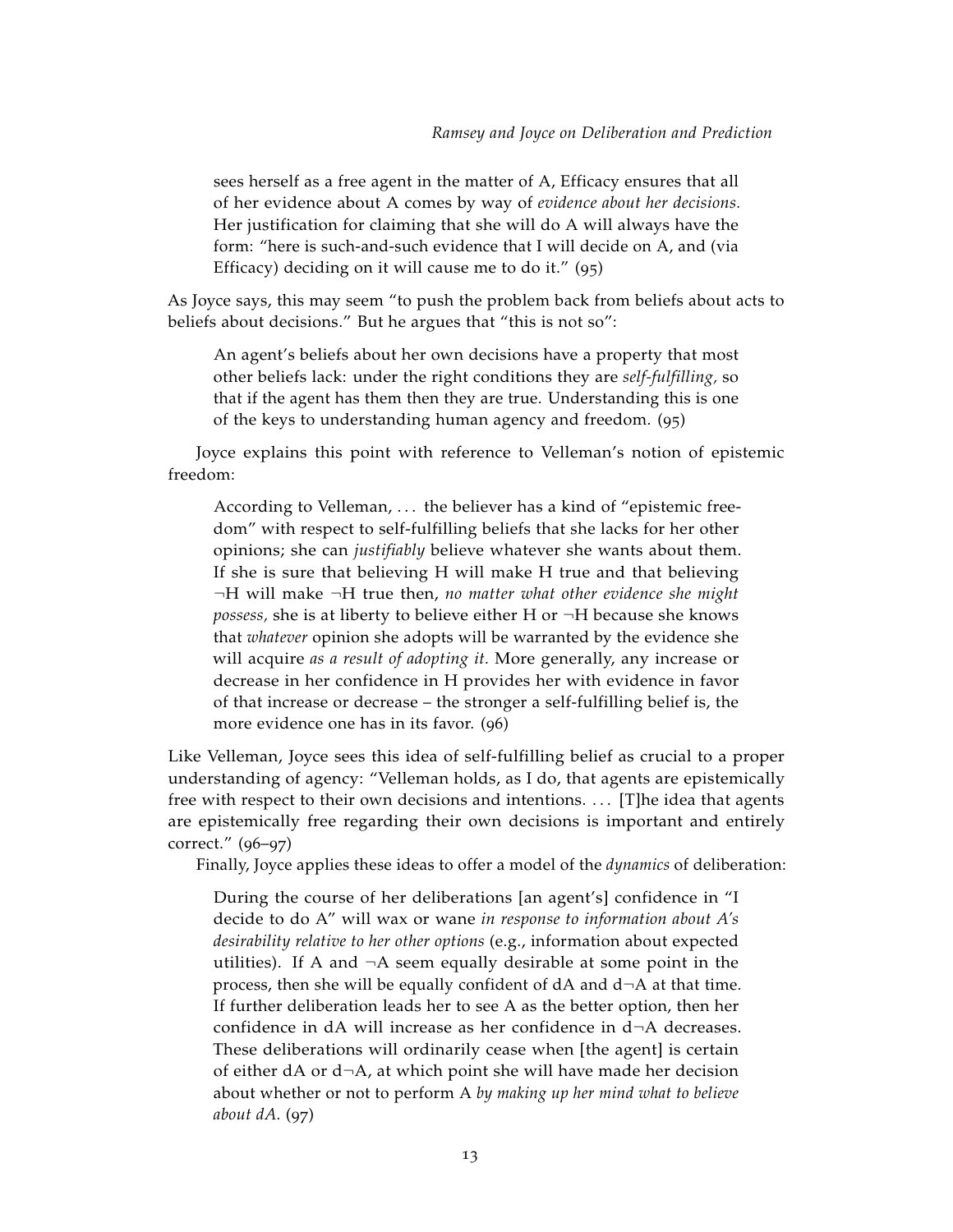Joyce notes that while

this process would be nothing more than an exercise in wishful thinking if [the agent's] beliefs about dA and d¬A were not self-fulfilling, the fact that they are ensures that her subjective probability for each proposition increases or decreases in proportion to the evidence she has in its favor. (97)

He concludes: "This explains how [the agent's] beliefs about what she will decide can be both responsive to her preferences and warranted by her evidence at each moment of her deliberations." (97)

Joyce returns to these ideas in a later piece [\(Joyce,](#page-23-3) [2007](#page-23-3)), links them to a point made by writers on both sides of debates between causal and evidential decision theory, and introduces EAT:

[M]any decision theorists (both evidential and causal) have suggested that free agents can legitimately ignore evidence about their own acts. Judea Pearl (a causalist) has written that while "evidential decision theory preaches that one should never ignore genuine statistical evidence ... [but] actions – by their very definition – render such evidence irrelevant to the decision at hand, for actions change the probabilities that acts normally obey."  $(2000, p. 109) \ldots$  $(2000, p. 109) \ldots$  $(2000, p. 109) \ldots$ 

Huw Price (an evidentialist) has expressed similar sentiments: "From the agent's point of view contemplated actions are always considered to be *sui generis*, uncaused by external factors . . . This amounts to the view that free actions are treated as probabilistically independent of everything except their effects." ([1993](#page-24-17), p. 261) A view somewhat similar to Price's can be found in [Hitchcock](#page-23-10) ([1996](#page-23-10)).

These claims are basically right: a rational agent, while in the midst of her deliberations, is in a position to legitimately ignore any evidence she might possess about what she is likely to do. . . . A deliberating agent who regards herself as free need not proportion her beliefs about her own acts to the antecedent evidence that she has for thinking that she will perform them. Let's call this the *evidential autonomy thesis.* [\(Joyce,](#page-23-3) [2007](#page-23-3), 556–557)

Joyce adds a footnote at this point:

It is important to understand that this freedom only extends to propositions that describe actions about which the agent is currently deliberating, and whose performance she sees as being exclusively a matter of the outcome of her decision. It does not, for example, apply to acts that will be the result of future deliberations. (557)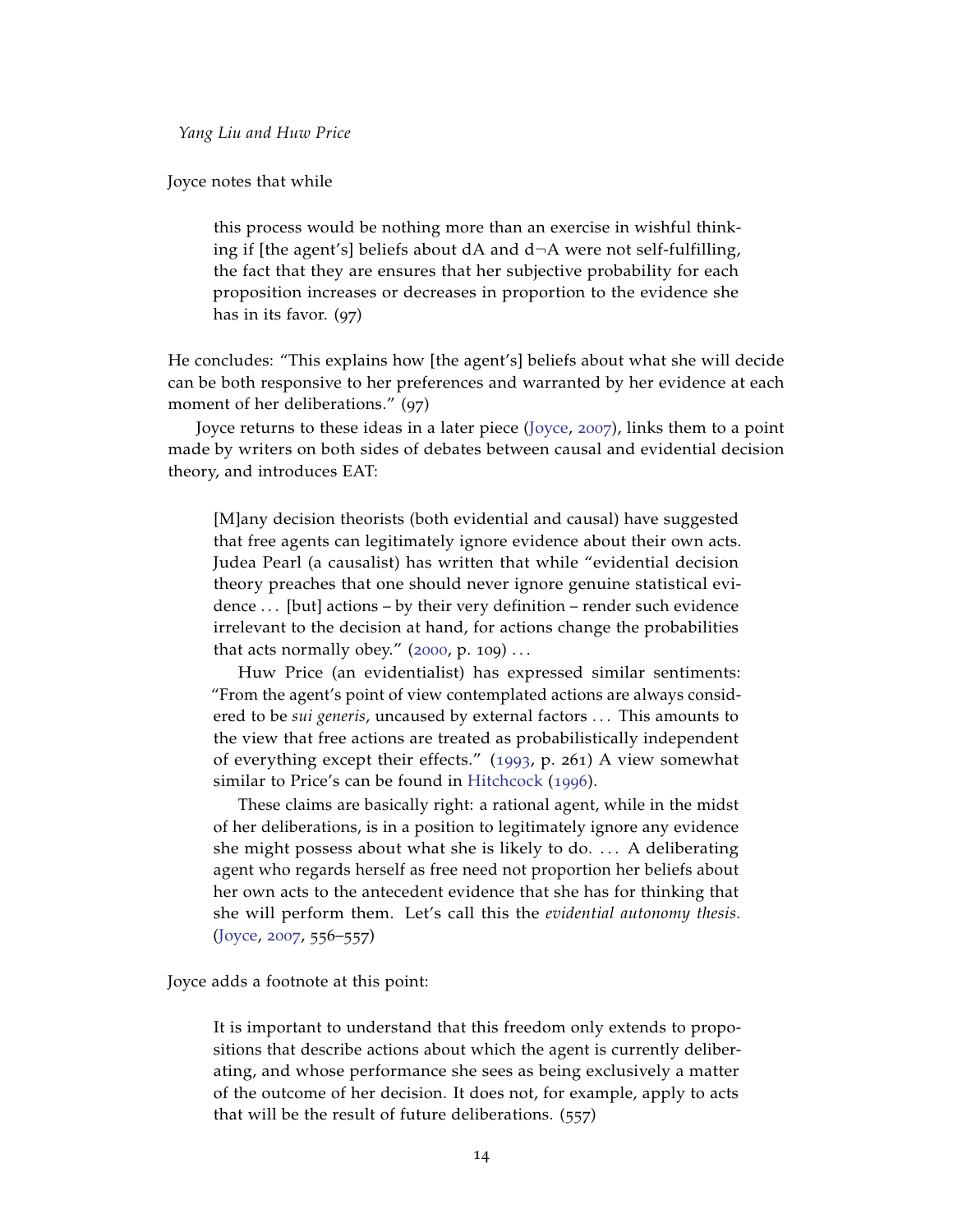## *4.3. Comparing Joyce and Ramsey*

We are now in a position to appreciate that there are deep similarities between Joyce's model and Ramsey's. Ramsey does not admit credences for dA and d¬A, though with precisely the same qualification articulated in the footnote from Joyce just quoted: the restriction only applies in the context of current deliberations. For Ramsey, the rejection of such credences seems a conceptual matter, as well as a consequence of his operational account of credence. The truth of  $dA$  and  $d\neg A$  is simply "not  $\dots$  an intellectual problem," as he puts it – "not something of which we are trying to *discover* the truth, but something it is within our power to *make* true or false." ([1929](#page-24-8), 142, emphasis added)

In fact, however, only a hair's breadth separates this view from Joyce's. Joyce, too, agrees that the truth of dA and d¬A is not an intellectual problem *of the normal sort,* and that these propositions are within our power to make true or false. He simply represents this special status in a different way. For Joyce, there is a belief during deliberation, albeit one with a special epistemic status (because it is self-fulfilling). For Ramsey there is no belief until it is licensed by the formation of an *intention* (or *volition*, as Ramsey himself puts it), either to  $dA$  or  $d\neg A$  – in other words, until *after* deliberation. But this is little more than a stylistic preference, at least compared to the points of agreement.

In particular, the (apparent) disagreement between Ramsey and Joyce reflects a difference about the use of the term 'belief'. Ramsey is taking for granted what we might call an *epistemically-grounded* conception of belief (and hence of partial belief, or credence). On this conception, as in the standard Bayesian picture, beliefs and credences are only acquired, changed, or updated in the light of new evidence – it is a conceptual truth about beliefs that they are responsive to evidence in this way. One common correlate of this idea is the thesis that beliefs have 'world-to-mind direction of fit' (see, e.g., Humberstone [1992](#page-23-11)). Nothing counts as a belief unless, in some appropriately normative sense, it is 'trying' to match the world.

Intentions don't fit this pattern. As [Anscombe](#page-23-12) ([1957](#page-23-12)) famously pointed out, intentions have mind-to-world direction of fit. For Ramsey, then, intentions don't count as beliefs, or partial beliefs, or credences. Ramsey will allow that we have beliefs about our own actions, of course, but they are *downstream* of intentions. When one forms the intention to A, one thereby acquires *evidence* that one will A (at least in normal cases), and may thereby come to believe that one will A. But the intention itself is not such a belief, according to this epistemically-grounded conception of belief.

In contrast, Joyce, following Velleman, thinks of the intentions we form when we deliberate *as* beliefs – reflexive beliefs about what we ourselves will do. This is why beliefs about one's own action are, as Joyce says, "essential" to his model of deliberation. In Joyce's model the *products* of the process of deliberation – graduallystrengthening intentions to *do* something – just *are* such beliefs. Unlike other beliefs, however, these particular beliefs are self-fulfilling and not responsive to evidence of the usual sort – that's what EAT tells us.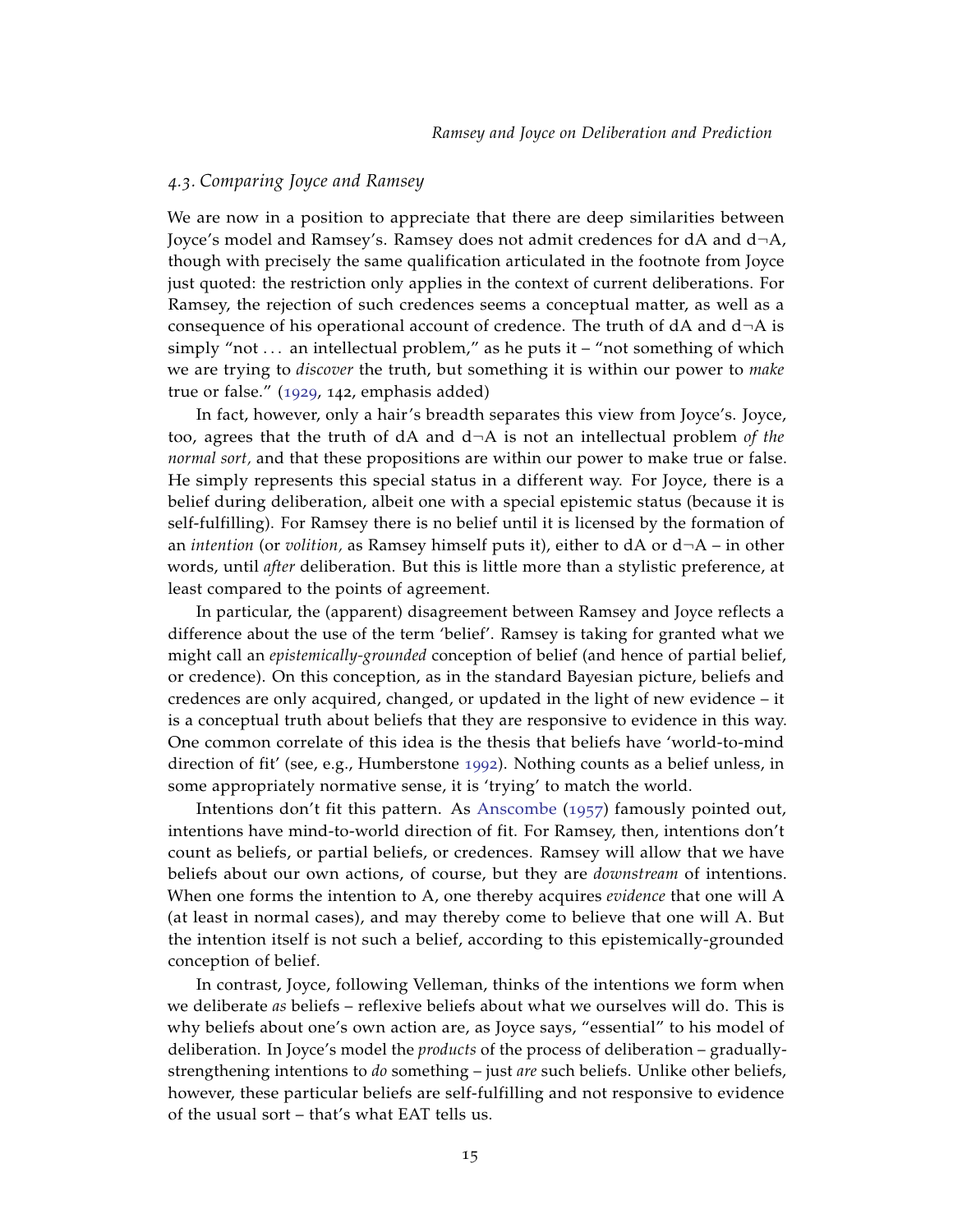There are two ways to get to Joyce's view from Ramsey's. One is to modify the epistemically-grounded conception of belief to allow a special class of exceptions, a special class of beliefs whose genesis does not require evidence – namely, the self-justifying beliefs that Joyce identifies with intentions. The other is to stretch the notion of evidence just enough to allow that these special beliefs are supported by evidence after all – self-supported, in effect, by the evidence that they themselves generate or constitute. Whichever way we stretch our terminology, the principle that beliefs have world-to-mind direction of fit gets a little bit stretched, too, but again with the reassurance that these are special cases. Joyce himself is clear that they are special cases. As he remarks: "act probabilities must be radically unlike other probabilities." ([2002](#page-23-1), 94)

By way of comparison, here is Jenann Ismael's negotiation of the same terminological boundary, with Wittgenstein in Ramsey's shoes and Ismael herself in Joyce's:<sup>11</sup>

Wittgenstein ... thinks that for [one's own intentions] to count as knowledge, they would have to be subject to the game of certainty and doubt, and that it would have to make sense to doubt their truth. And so for him, these cannot count as genuine knowledge. On the performative model,<sup>12</sup> they are still knowledge, but degenerate because self-fulfilling. Whereas Wittgenstein is suspicious of the idea of knowledge free of epistemic constraints, the performative model explains it and uses it to understand how it shapes the first-person/third-person asymmetries in predictive opinion. Both of us agree that it is wrong to see the sort of certainty we have about our own beliefs on the model of Cartesian transparency based in an introspective faculty. But the performative model provides an alternative that secures the special epistemic status and integrates it neatly with other truth-bearing discourse without undermining its status as knowledge. [\(Ismael,](#page-23-7) [2012](#page-23-7), 158–159)

In this case, as for Ramsey and Joyce, it is clear that the two views in question are extremely close, easily mapped from one to the other with small variations in terminology. Some readers may feel that there is an interesting question whether the Ramsey/Wittgenstein model or the Joyce/Ismael model comes closer to getting the psychology of decision *right,* but for our purposes what matters are the similarities. The crucial point of agreement is that the fact that supports DCOP in Ramsey's model – i.e., that in the process of deliberation we come to beliefs about what we will do *after* but not *before* we form our intention – is mirrored under a different name in Joyce's picture. For Joyce, it is simply EAT itself, which implies that the

<sup>11</sup>. Ismael notes the similarity between her view and Joyce's: "James Joyce comes to much the same conclusion . . . . He writes 'an agent's beliefs about her own decisions are *self-fulfilling,* and that this can be used to explain away the seeming paradoxical features of act probabilities.'" [\(Ismael,](#page-23-7) [2012](#page-23-7), 156)

<sup>12</sup>. This is Ismael's label for the view that decisions are self-fulfilling beliefs.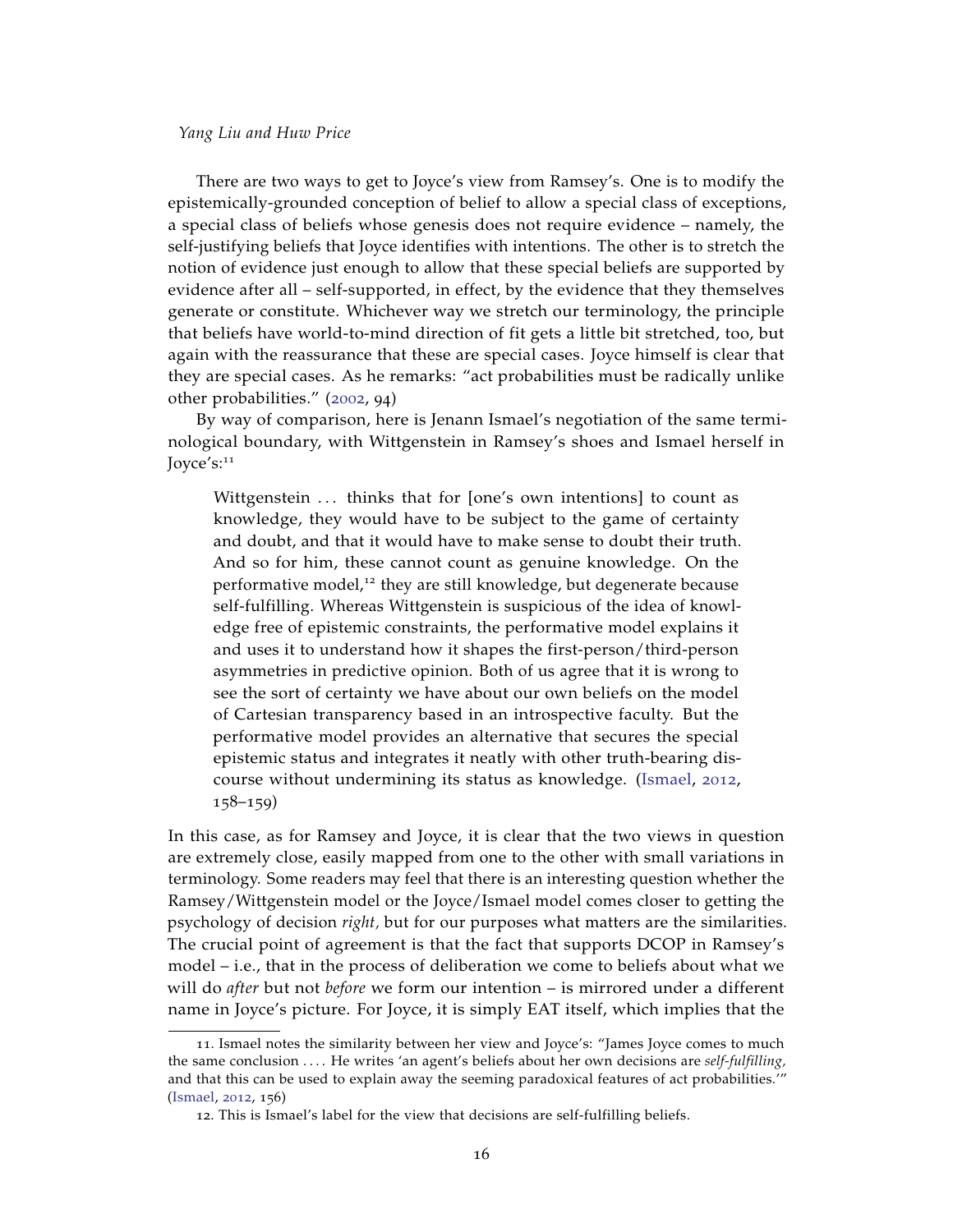beliefs about our own actions that play the role of intentions are not themselves evidentially 'downstream' of other beliefs.

Whichever model we choose, deliberation crowds out *something.* For Ramsey, as we have seen, "making true" crowds out the ordinary evidential process of "discovering true". For Joyce it also crowds out the *ordinary* evidential process of discovering true, but in favour of an *extraordinary* process of this kind – a process that is construed as generating its own evidence for the discovery in question. And EAT holds in both models, with a similar terminological shift: in Ramsey's case the products of deliberation are evidentially autonomous because they are simply the wrong kind of psychological state to be evidentially constrained. Modulo this terminological difference, the two models are isomorphic.

Similarly for Joyce's 'disagreement' with Levi: as we saw, Joyce says that "[w]hile Levi suggests that a deliberating agent cannot see herself as free with respect to acts she tries to predict, precisely the reverse is true." ([2002](#page-23-1), 70) Because Joyce interpets intentions as beliefs, he understands deliberation as a process of coming to beliefs about what one will do – coming to *predict* what one will do, in fact. But Levi would not deny (obviously!) that a free agent can form intentions, and hence 'try to predict' her own actions in Joyce's sense of term. To make sense of Levi's claim we must read him as using 'predict' in the more restricted Ramseyian sense, of a credence based on (non-degenerate) evidence. Levi denies that a deliberating agent can make prediction *in that sense* about her contemplated action, and Joyce agrees. (For him this is EAT, effectively.) Terminological disagreements aside, in other words, Joyce is not disagreeing with Levi – on the contrary.<sup>13</sup>

# *4.4. Beyond EAT*

To put this irenic diagnosis in context, we want to note that for EAT, as for DCOP, it is a trivial matter to find models of cognitive systems acting in the world that do not satisfy this principle. Our Siri-enhanced Ramseyian agent again provides an example. In that case, Siri does "proportion her beliefs about her [agent's] acts to the antecedent evidence that she [Siri] has for thinking that [her agent] will perform them" (to paraphrase Joyce's own statement of EAT). So if we think of Siri and her agent as a kind of composite, extended agent, we do get a formal violation of EAT.

<sup>13</sup>. To simplify the above discussion we have ignored the fact that like [Skyrms](#page-24-18) ([1990](#page-24-18)), [Joyce](#page-23-13) ([2012](#page-23-13)) offers a stepwise model of decision-making, in which partially-formed intentions progress towards a full intention. Given that he interprets intentions as beliefs about the conteemplated action, these partial intentions are represented as act credences – hence the core role of act credences in his model. This makes no essential difference to our argument that Joyce's disagreement with Levi and Ramsey is terminological, but it does introduce a new source of potential terminological confusion. We should not mix up deliberation in the sense of the entire multi-step process with deliberation in the sense of the process at each step whereby the agent updates her partial intention. As we noted above, Ramsey can quite well allow act credences formed in the light of formation of an intention. This will introduce act credences into a multi-step process, even if intentions themselves are not represented as credences. But it won't touch Ramsey's distinction between making true and discovering true, at the locus of the individual steps.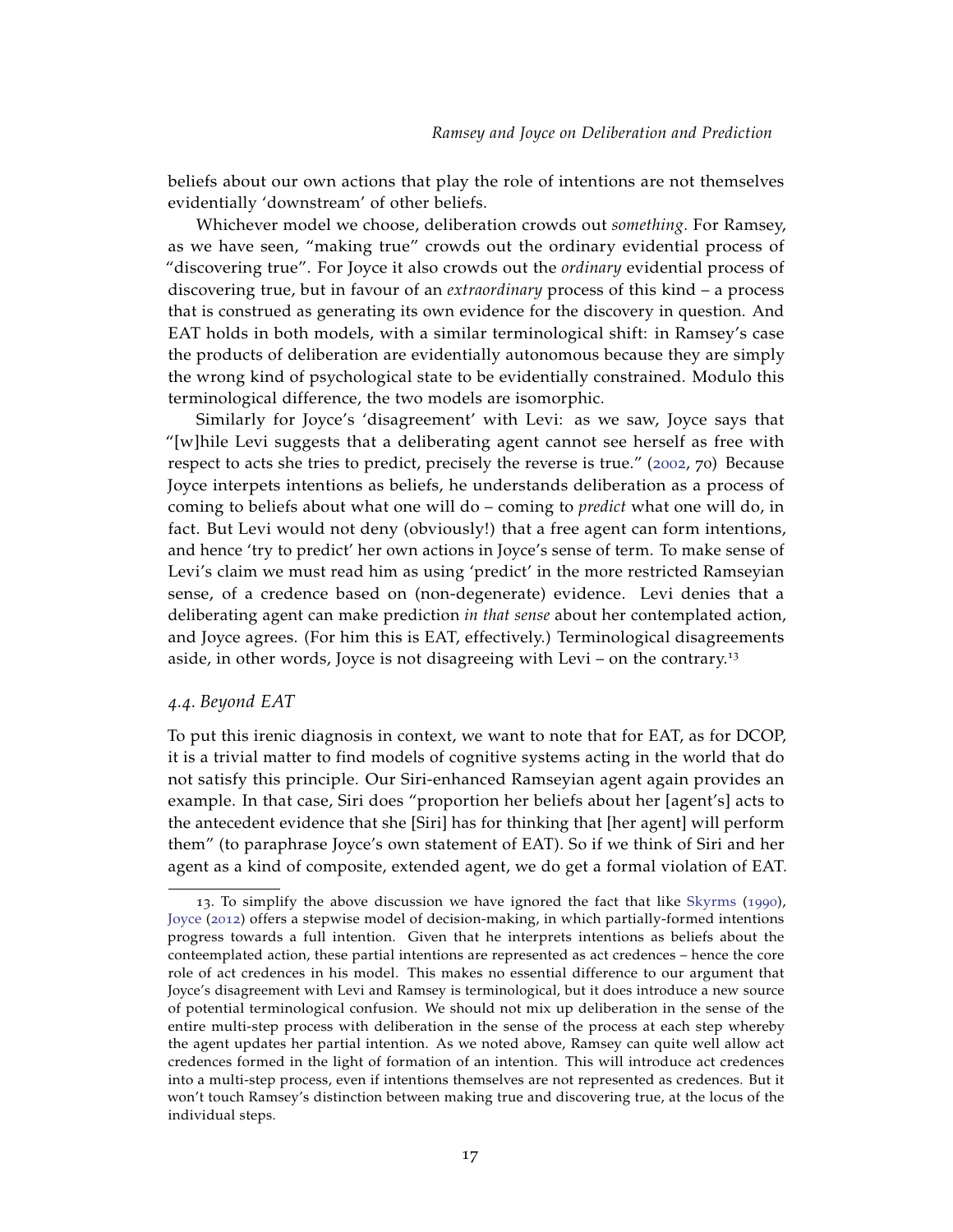Defenders of EAT are likely to reply that such composites do not deserve to be called agents (or not *just* agents – perhaps the addition of Siri produces an extended mind, one submodule of which is properly called an agent). We have considerable sympathy for this viewpoint, but have no need to defend it here. We mention the example for two reasons. First, we want to reiterate our earlier observation that the kind of issues we have been discussing involve a great deal of model-relativity. It is helpful to think about one's terms. But second, we do think it plausible that EAT marks an important boundary, and take ourselves to be agreeing with both Ramsey and Joyce on this point.

However, our main claim is that DCOP as such does *not* mark such a boundary in these matters. To paraphrase Sayre's Law, it may be that the reason that debates about DCOP seem so intractable is that there is nothing of significance at stake.

#### **5. Why EAT?**

Where does EAT itself come from? We want to conclude by proposing an answer: in a word, transparency. This will reinforce our conclusion that Ramsey and Joyce are really on the same page, and show what must be denied by anyone who wants to disagree. We'll introduce this diagnosis by raising a further puzzle about Joyce's view.

## *5.1. Queries for Joyce*

As we saw, Joyce formulates EAT as follows:

A deliberating agent who regards herself as free need not proportion her beliefs about her own acts to the antecedent evidence that she has for thinking that she will perform them. ([2007](#page-23-3), 557)

But *why* is this so, and precisely *when* is it so? Compare the case of a coin toss. Imagine a coin that says 'The result is Heads' on one side and 'The result is Tails' on the other. Whichever statement turns out to be visible when the coin is tossed is self-justifying, but that doesn't stand in the way of our having evidence about the result in advance, let alone give us grounds to ignore such evidence, at that point. Is deliberation different, according to EAT (and Joyce)? In the coin toss, too, we needn't apportion our beliefs *after* the toss to the *antecedent* evidence, but that isn't news.

If there is to be something distinctive about the case of free action, not present in the coin toss case, EAT needs to apply either *before* the choice, or somehow *during* the choice. The latter possibility seems to make most sense, from Joyce's point of view. Choice is a matter of adopting a belief about what one will do, in Joyce's model. Read this way, EAT tells us that adoption of belief *during the process of choice* isn't constrained by prior evidence. (The coin toss analogy now works in Joyce's favour. The statement on display after the toss is entirely justified, even if the antecedent evidence made it very unlikely.)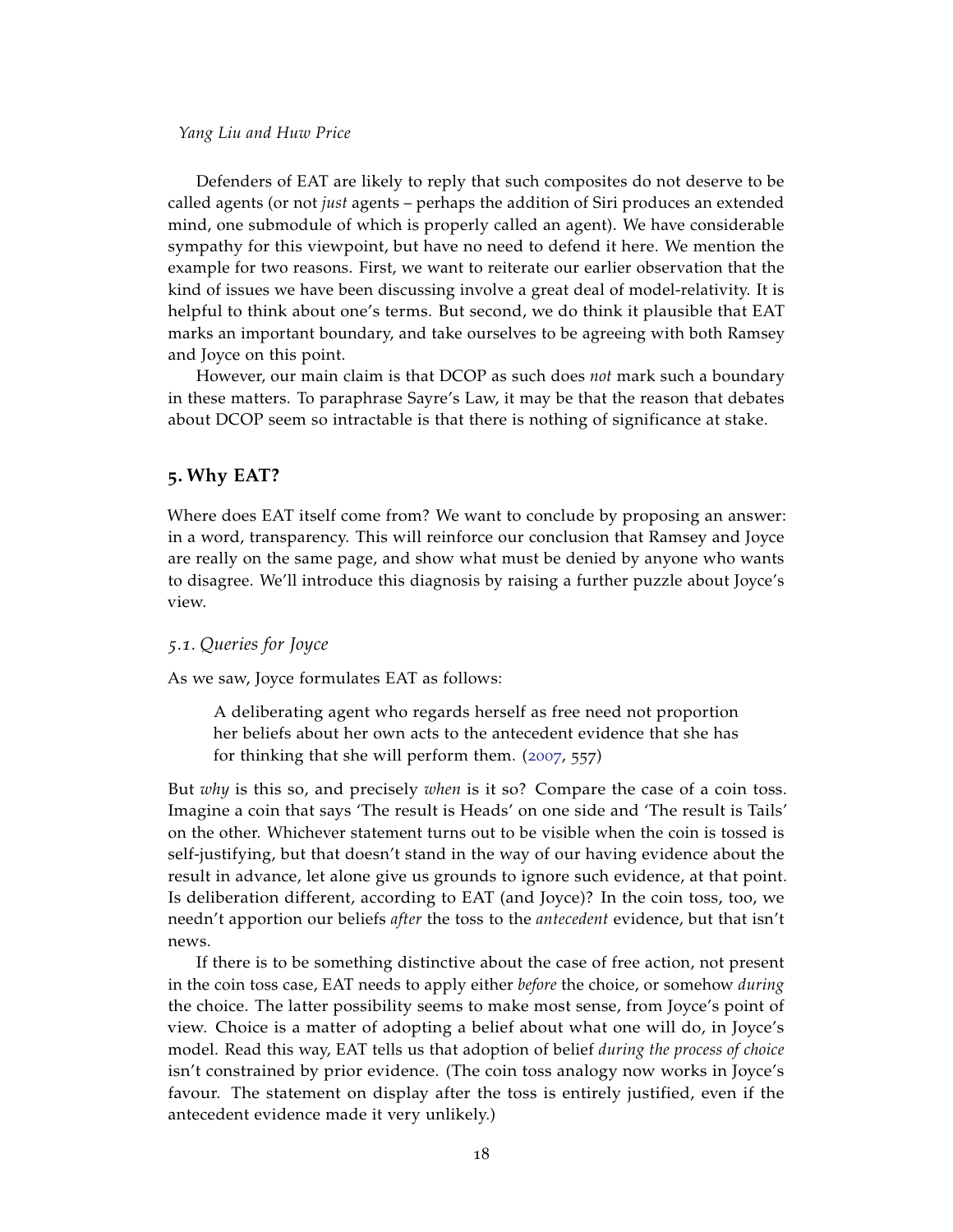But what is Joyce's view about an agent's "beliefs about her own acts" *at the beginning* of the process of choice? Does she take over credences based on antecedent evidence about how she will act, or does EAT already rule that out? (When does the EATing start, as it were?) There may be a clue in Joyce's remark that act credences cannot be reasons for acting:

[I]t is absurd for an agent's views about the advisability of performing any act to depend on how likely she takes that act to be. Reasoning of the form "I am likely (unlikely) to A, so I should A" is always fallacious.

On the face of it, this suggests that Joyce allows that an agent can hold act credences right at the beginning of a deliberation, but thinks that it would be absurd to take credences as reasons for one's choice. But why should that be so? Thinking that I am likely to do A, I choose to do so in order to confirm my own present prediction. That's a somewhat 'self-satisfied' reason, perhaps, but what makes it absurd?

It might seem that the absurdity follows from EAT. In virtue of EAT, the beliefs formed *during* deliberation cannot be evidentially constrained by prior evidence. Once I have chosen to A, my reason for thinking that I will A is that I have formed the self-validating belief that I will A, and prior evidence is irrelevant, at this point.

But this can't be right diagnosis. When Joyce says that "[r]easoning of the form 'I am likely (unlikely) to A, so I should A' is always fallacious," he isn't talking about an *epistemic* fallacy, or a mistaken piece of *evidential* reasoning. Joyce's remark is about reasons *for acting.* Whichever belief I choose (in Joyce's model), it will be self-validating, but presumably I can have *non-epistemic* reasons for choosing one action rather than another. Joyce's claim here is that an act credence can't be a reason *of that non-epistemic sort.*

Perhaps EAT is doing the work indirectly? In virtue of EAT, pre-deliberation act credences are liable to be 'evidentially unstable' – an unreliable guide to future credence on the same matter, as it were. EAT ensures that there is no *epistemic* constraint that requires that post-choice act credences align with pre-choice act credences. So treating a pre-deliberative act credence as a reason would be sitting on a stool one of the legs of which is liable to collapse under your weight – guaranteed to collapse, perhaps, in the sense that EAT ensures that the pre-choice act credence carries no authority whatsoever, after the choice is made.

Indeed, if we were to allow pre-choice act credences to be reasons they would be liable to undermine themselves *before* the choice ever got to be made. If my pre-choice credence that I will do A feeds into my decision to do A, then in arriving at that credence I acquire new evidence relevant to whether I will do A – I learn of a new reason relevant to my choice. But this is liable to *change* my pre-choice credence. At the very least, it means that there is new evidence for me to consider.<sup>14</sup>

<sup>14</sup>. [Ismael](#page-23-7) ([2012](#page-23-7), 160) notes that Jonathan Bennett makes a similar point about the instability of predictions about our own behaviour, while we deliberate. Price's ([1986](#page-24-19)a, [1991](#page-24-20)) defence of Evidential Decision Theory relies on a similar instability argument, motivated by the Principle of Total Evidence. And [Gaifman](#page-23-8) ([1999](#page-23-8)) highlights a similar phenomenon of instability in Bayesian decision and game theory through his analysis of the Cassandra's paradox.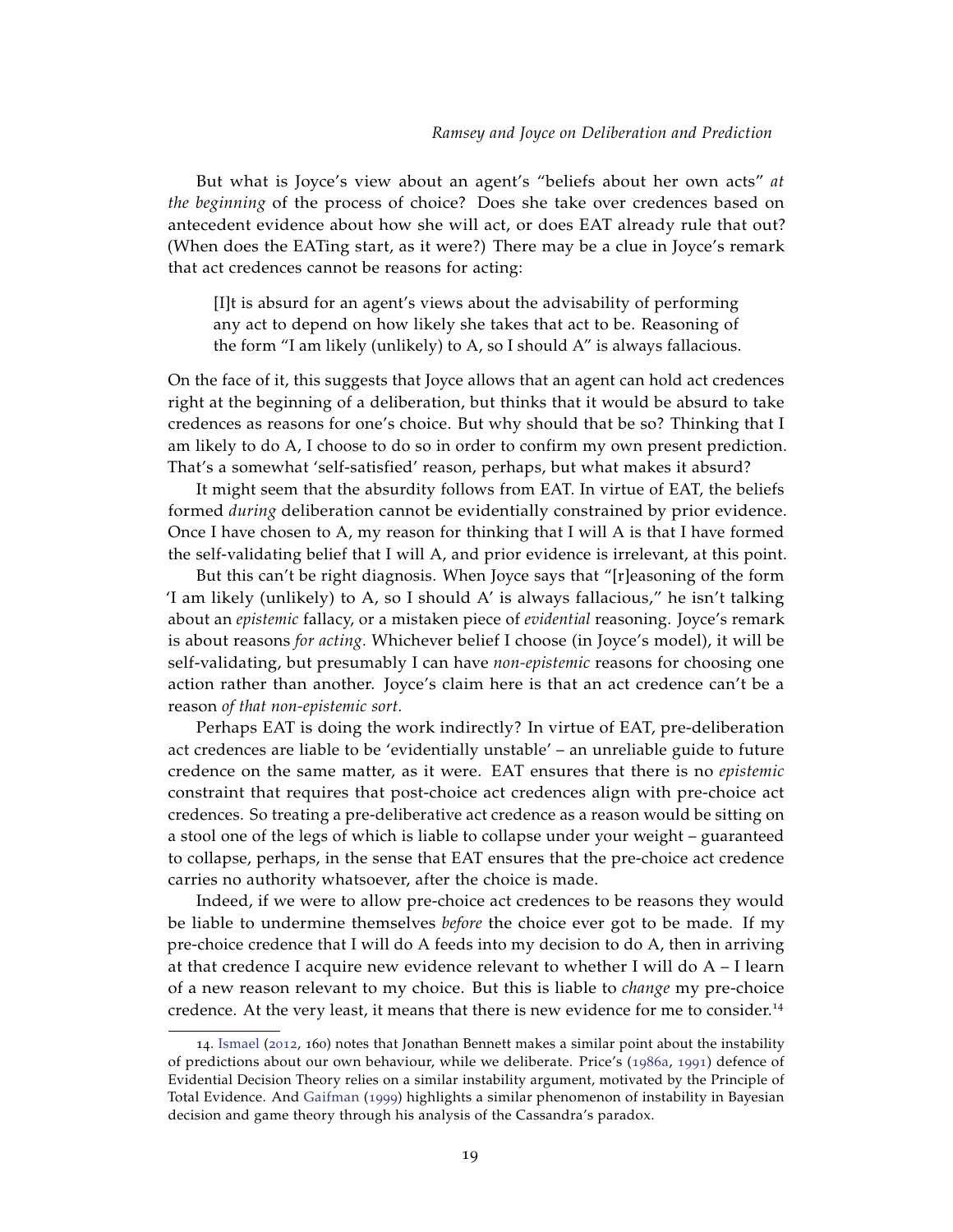These considerations are moving in the right direction, but they don't get to the heart of the matter. What we need is an explanation for the fact that pre-choice act credences cannot be attached to the deliberative stool in the first place. We propose that such an explanation – indeed, an explanation for EAT itself – can be found in the cognitive phenomenon known as transparency. We turn to some key points from Moran's ([2001](#page-24-5)) explication of this notion.<sup>15</sup>

## *5.2. Moran on transparency*

Moran describes transparency like this:

Ordinarily, if a person asks himself the question "Do I believe that P?," he will treat this much as he would a corresponding question that does not refer to him at all, namely, the question "Is P true?" And this is not how he will normally relate himself to the question of what someone else believes. Roy Edgley [[1969](#page-23-14)] has called this feature the "transparency" of one's own thinking. ([2001](#page-24-5), §2.6)

He offers the following diagnosis of the phenomenon:

[W]hat ... transparency requires is the deferral of the theoretical question "What do I believe?" to the deliberative question "What am I to believe?" And in the case of the attitude of belief, answering a deliberative question is a matter of determining what is true. (62-3)

This diagnosis involves a distinction between two epistemic stances on one's own mind, a distinction that Moran describes like this:

In characterizing two sorts of questions one may direct toward one's state of mind, the term 'deliberative' is best seen at this point in contrast to 'theoretical,' the primary point being to mark the difference between that inquiry which terminates in a true description of my state, and one which terminates in the formation or endorsement of an attitude.  $(63)$ 

Moreover, Moran takes the lessons of transparency to apply equally to deliberation about what to *avow* and deliberation about what to *do.* As he puts it:

[W]e might . . . compare the case of belief with that of knowledge of one's own future behavior: a person may have a purely predictive basis for knowing what he will do, but in the normal situation of free action it is on the basis of his decision that he knows what he is about to do. In deciding what to do, his gaze is directed "outward," on the

<sup>15</sup>. We present Moran's views at greater length in [Liu and Price](#page-24-4) ([2018](#page-24-4)). For another discussion of transparency and its relevance to an understanding of the agent's perspective, we recommend [Ismael](#page-23-7) ([2012](#page-23-7)).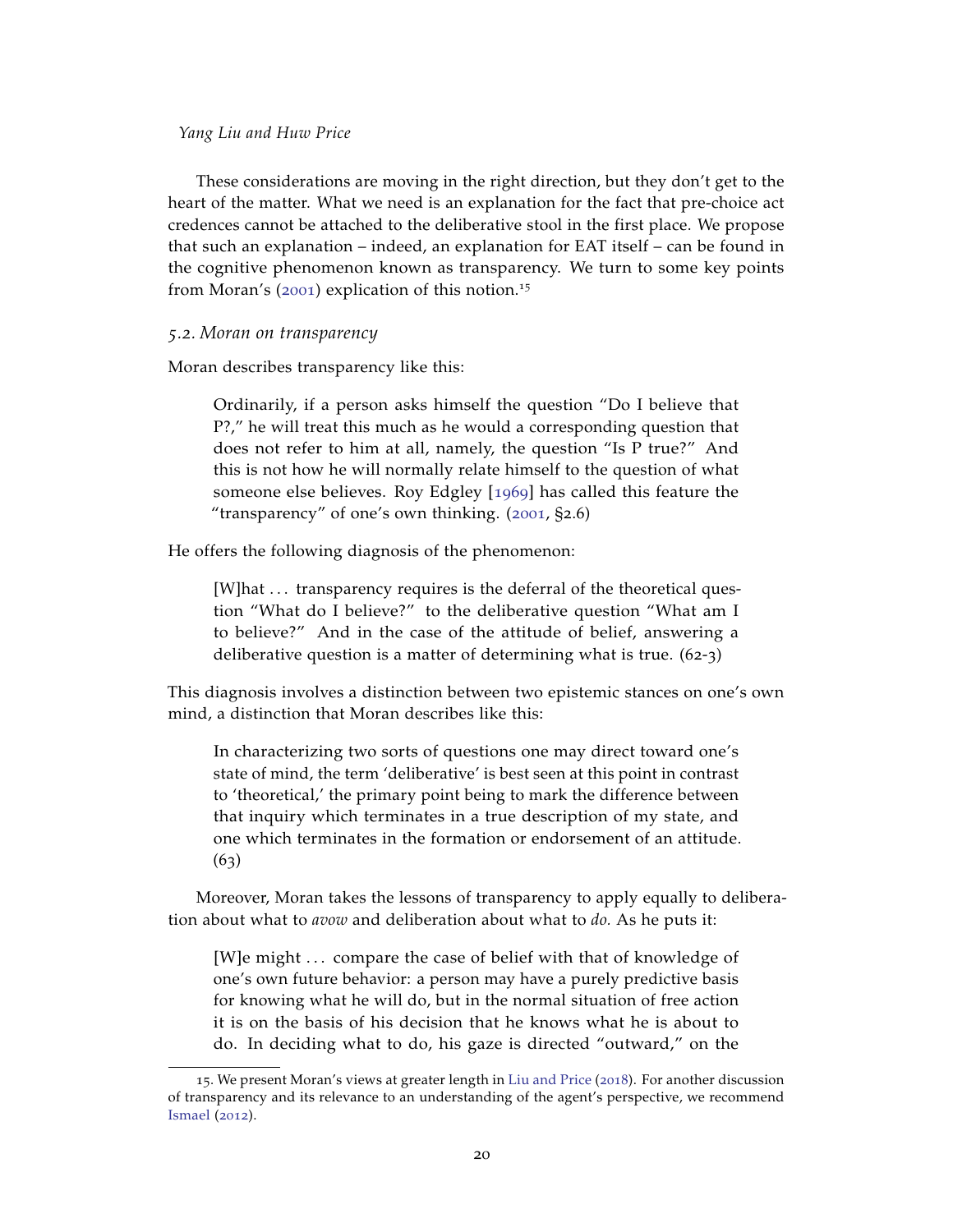considerations in favor of some course of action, on what he has most reason to do. Thus his stance toward the question, "What am I going to do now?" is transparent to a question about what he is to do, answered by the "outward-looking" consideration of what is good, desirable, or feasible to do. (105)

For action, as for belief, Moran emphasises that transparency does not mean that the agent does not have knowledge of her own state of mind. The point is rather that that knowledge comes from a distinctive source, only available in the first-person present-tensed case – via a *deliberative* path, rather than a *theoretical* or *empirical* path, as Moran puts it. The last passage continues:

When [the agent] answers this question [i.e., "What am I going to do now?"] for himself and announces what he is going to do, ... [w]hat he has gained, and what his statement expresses, is straightforward knowledge about a particular person [i.e., himself], knowledge that can be told and thus transferred to another person who needs to know what he will do. (105-6)

Borrowing a term from our own context, we might characterise Moran's conclusion as being that from the first-person present-tensed perspective, the deliberative path to knowledge *crowds out* the theoretical path (though the content of the knowledge achieved is precisely the same).

## *5.3. From transparency to evidential autonomy*

Let us now apply these ideas to our own discussion. In the section before last we were looking for a justification for the thesis (required by Joyce's claim that "it is absurd for an agent's views about the advisability of performing any act to depend on how likely she takes that act to be") that a pre-deliberative act credence cannot be a reason for the action in question. As we put it there, why can't pre-deliberative act credences support the deliberative stool?

Transparency gives us an answer. In effect, it implies that deliberation turns the stool upside down. It makes our knowledge of what we will do *rest on* the deliberative seat, and not vice versa. What is absurd about taking act credences to be reasons is that during deliberation, deliberation itself is the *source* of one's act credences. At this point, trying to take an act credence to be a reason is simply putting the cart before the horse – one needs one's reasons in order to *generate* one's act credences.<sup>16</sup>

More generally, Moran's distinction between two paths to knowledge of ourselves – the *theoretical* path and *deliberative* path – offers us a straightforward

<sup>16</sup>. True, one might take the *memory* of a pre-deliberative credence to provide a reason – I'm doing it because I predicted that I would, and I want to prove myself right. But here the reason is not the prior credence itself, but the belief that one previously held that credence. We are mentioning the credence, not using it, so to speak.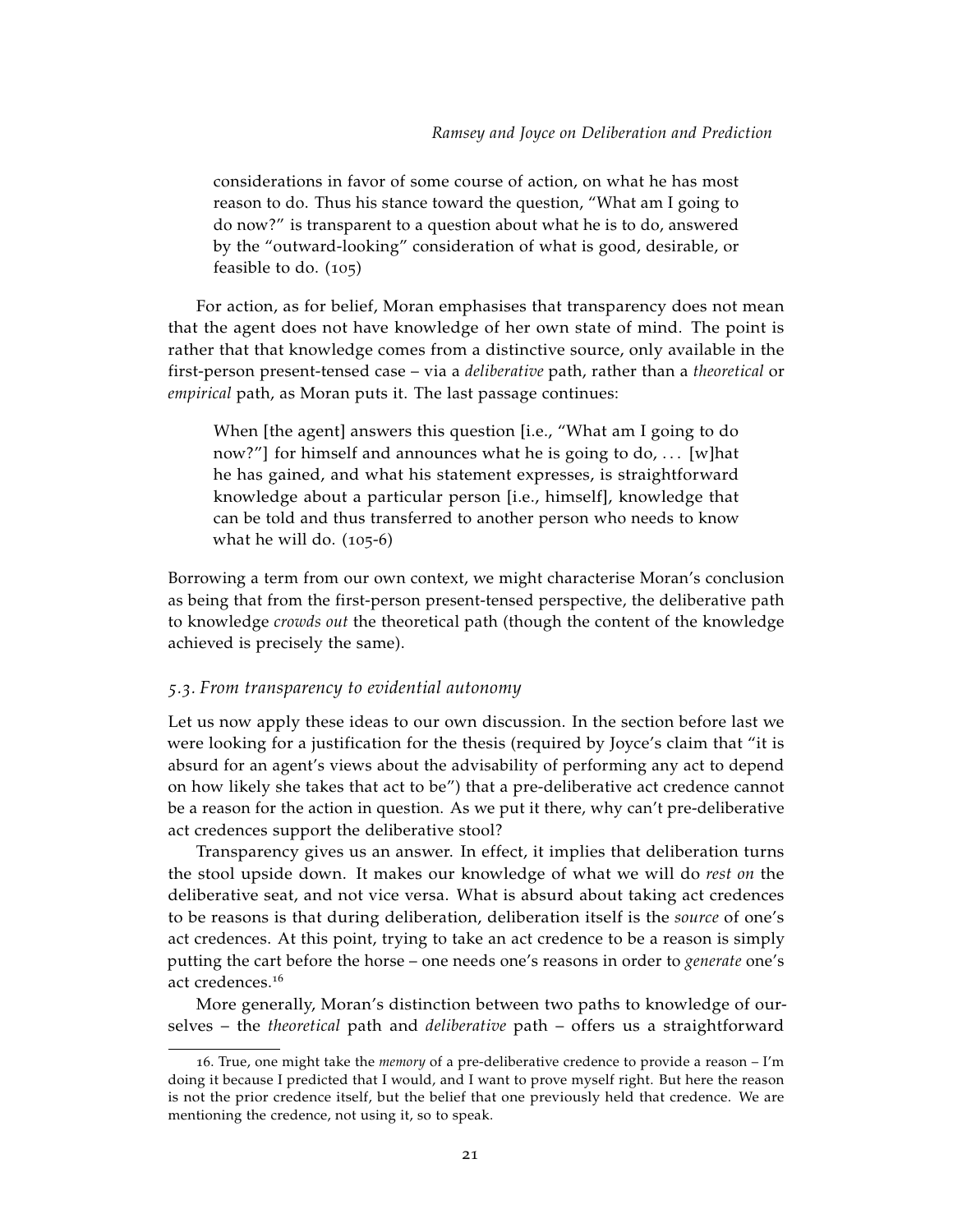explanation of EAT itself. EAT simply rests on the fact that when we embark on the deliberative path, we set aside the theoretical path. That's the core of transparency.

Indeed, this diagnosis suggests that Joyce's own formulation of EAT is a little too weak. As Joyce expresses it, EAT is this principle:

A deliberating agent who regards herself as free *need not* proportion her beliefs about her own acts to the antecedent evidence that she has for thinking that she will perform them. ([2007](#page-23-3), 557, emphasis added)

This suggests a picture in which the antecedent evidence is still sitting there, as it were, but the agent simply has the option of ignoring it, in deciding to proportion her beliefs about her own acts. Moran's picture is more exclusive, and less voluntary. *By* deliberating, we move ourselves out of the evidential space altogether. In particular, the agent doesn't have the option of *not* ignoring the evidence, because she is no longer playing the evidential game, no longer following the theoretical path.

Once again, various terminological options present themselves at this point. Joyce may prefer to say that the agent doesn't leave evidential space altogether, but rather enters a special kind of evidential space (one in which she calls the evidential shots, so to speak). Again, we want to bracket these terminological issues, in order to focus on the underlying structural bifurcation that seems agreed on all sides. This is that deliberation involves a distinctive path to knowledge of our own present choices – a path that takes precedence over, indeed 'crowds out', the theoretical path that we rely on in third person and non-present-tensed cases.

This bifurcation, or separation between two paths to knowledge of our own actions, is what transparency explains. (Indeed, if Moran is right, it is simply the special practical case of something more general.) We propose that it is the source of EAT, and at the heart of what is correct about DCOP. As promised, Joyce turns out to be a friend of this version of DCOP, once terminological differences are set to one side.

# <span id="page-21-0"></span>**A. Appendix**

Here we present the formal versions of the two arguments given in §[3](#page-4-1).

## <span id="page-21-1"></span>*A.1. A gamble on another gamble is not a display of credence*

Consider, for simplicity, the case where the agent has only two gambles to choose from, namely  $A = G(p, \alpha, \beta)$  and  $B = G(I \text{ accept } A, \gamma, \delta)$  as formulated in §[3](#page-4-1). Now suppose that the agent's credence on proposition *p* is *r<sup>p</sup>* and, for *reductio*, her credence on 'I accept *A*' is *rA*. Then, given her options, the possible consequences the agent may end up with as results of her actions are *A*&*B*, ¬*A*&*B*, *A*&¬*B*, and ¬*A*&¬*B* (cf. Table [1](#page-22-1) where '*A*&¬*B*' reads "I accept *A* but reject *B*," and so on.).

It is plain that, in this case, the decision problem reduces to a simple choice problem among different consequences of her actions. Then, the agent should just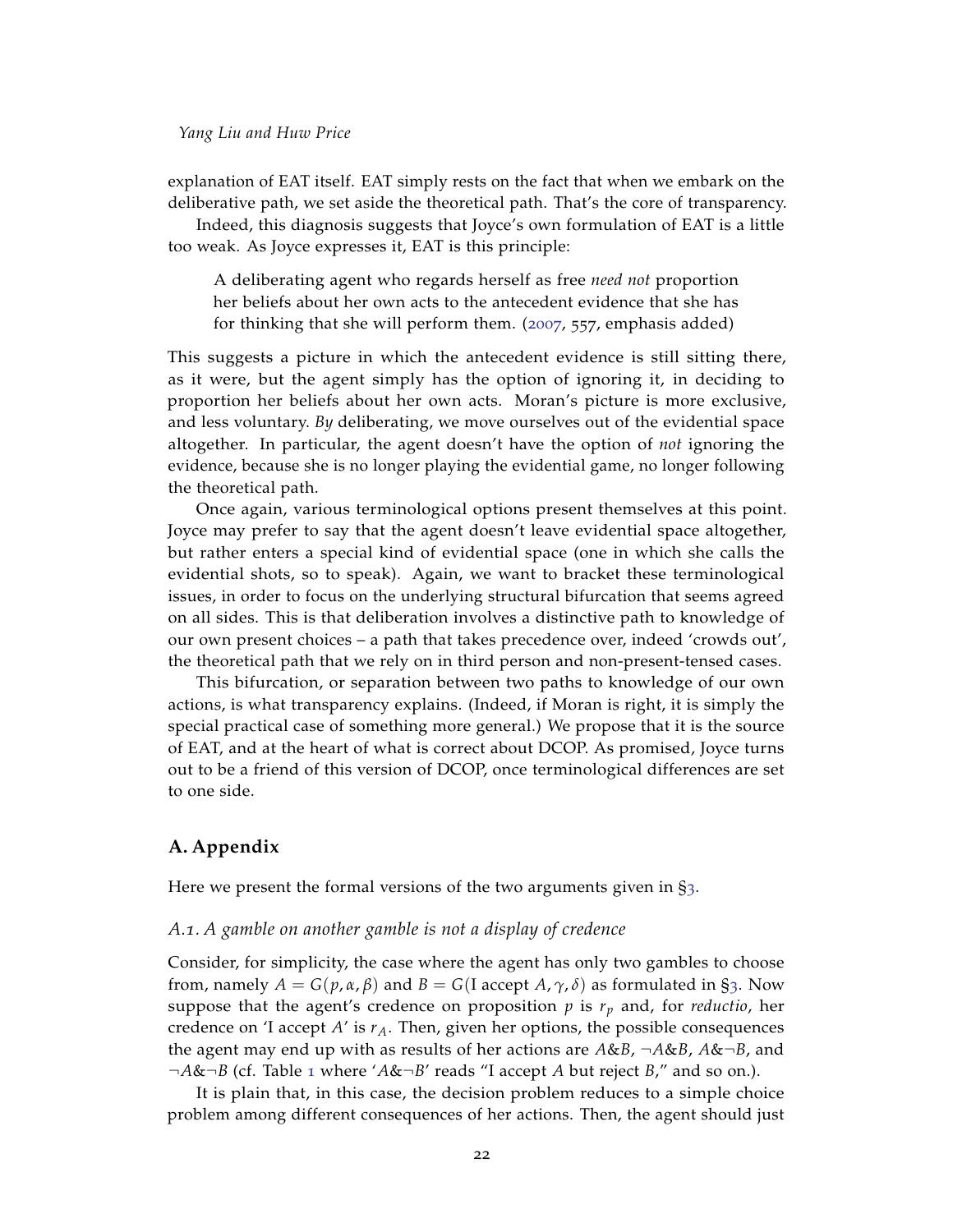Table 1

<span id="page-22-1"></span>

|                          | act   utility value                                                                                |
|--------------------------|----------------------------------------------------------------------------------------------------|
|                          | A&B $\overline{\gamma + EU(A) = \gamma + [r_p \alpha + (1 - r_p)\beta]}$<br>$\neg A \& B$ $\delta$ |
|                          |                                                                                                    |
|                          | $A\&\neg B$ $\mid EU(A) = r_p\alpha + (1 - r_p)\beta$                                              |
| $\neg A & \neg B \mid 0$ |                                                                                                    |

act in a manner that maximizes her gain. But such choices tell us nothing about any credence on the agent's part about whether she will do  $A$  – the act-credence  $r_A$ has nothing to do with the situation.

# <span id="page-22-0"></span>*A.2. Gambling on gambles leads to self-referential gambles*

There is a deeper objection to using gambles of the form of ([1](#page-4-0)) to elicit credences about an agent's own actions, in the context in which those actions are under consideration. This is because any gamble of the form of  $(1)$  $(1)$  $(1)$  – gambles whose formulation involves act-propositions that describe the agent's available options – is equivalent to a gamble whose determination contains references to itself.

To see this, let's use our running example in Section [A.](#page-21-1)1 above where the agent is offered two gambles, namely  $A = G(p, \alpha, \beta)$  and  $B = G(I \text{ accept } A, \gamma, \delta)$ . As before, the agent has four options: *A*&*B*, *A*&¬*B*, ¬*A*&*B*, and ¬*A*&¬*B*. Suppose that the agent's credence on "I accept  $A$ " is such that  $0 < r_A < 1.^{17}$  Write gamble B in its original form:

<span id="page-22-3"></span><span id="page-22-2"></span>
$$
B = \gamma \text{ if } I \text{ accept } A; \delta \text{ if } I \text{ reject } A. \tag{2}
$$

Now, given the agent's available options, the case 'I reject *A*' can be distinguished into two subcases, namely 'I reject *A* but not *B*' and 'I reject both *A* and *B*'. Similarly, the case 'I accept *A*' can be further distinguished into two subcases, namely 'I accept only *A* but not *B*' and 'I accept both *A* and *B*'. Then ([2](#page-22-2)) takes the form under these subdivisions as:

$$
B = \gamma_1 \text{ if } I \text{ accept both } A \text{ and } B, \gamma_2 \text{ if } I \text{ accept } A \text{ but not } B; \\
\delta_1 \text{ if } I \text{ reject } A \text{ but not } B, \delta_2 \text{ if } I \text{ reject both } A \text{ and } B,
$$
\n(3)

where *γ*<sup>1</sup> and *γ*<sup>2</sup> are payoffs under actions *A*&*B* and *A*&¬*B* respectively, and similarly for  $\delta_1$  and  $\delta_2$  (in our running example, these values accord well with the ones in Table [1](#page-22-1).) Further, the act credence  $r_A$ , if exists, can be partitioned into  $r_{A \wedge B}$ and  $r_{A \wedge \neg B}$ ; and, similarly,  $r_{\neg A} (= 1 - r_A)$  into  $r_{\neg A \wedge B}$  and  $r_{\neg A \wedge \neg B}$ .

<sup>17.</sup> Unless we are prepared to say that act credences like  $r_A$  are strictly a zero-or-one matter (i.e.,  $r_A = 0$  or 1), which reduces the current decision problem to choices among different payoffs as presented in the last subsection. Otherwise we are left with the option of assuming the existence of non-trivial credence  $0 < r_A < 1$ .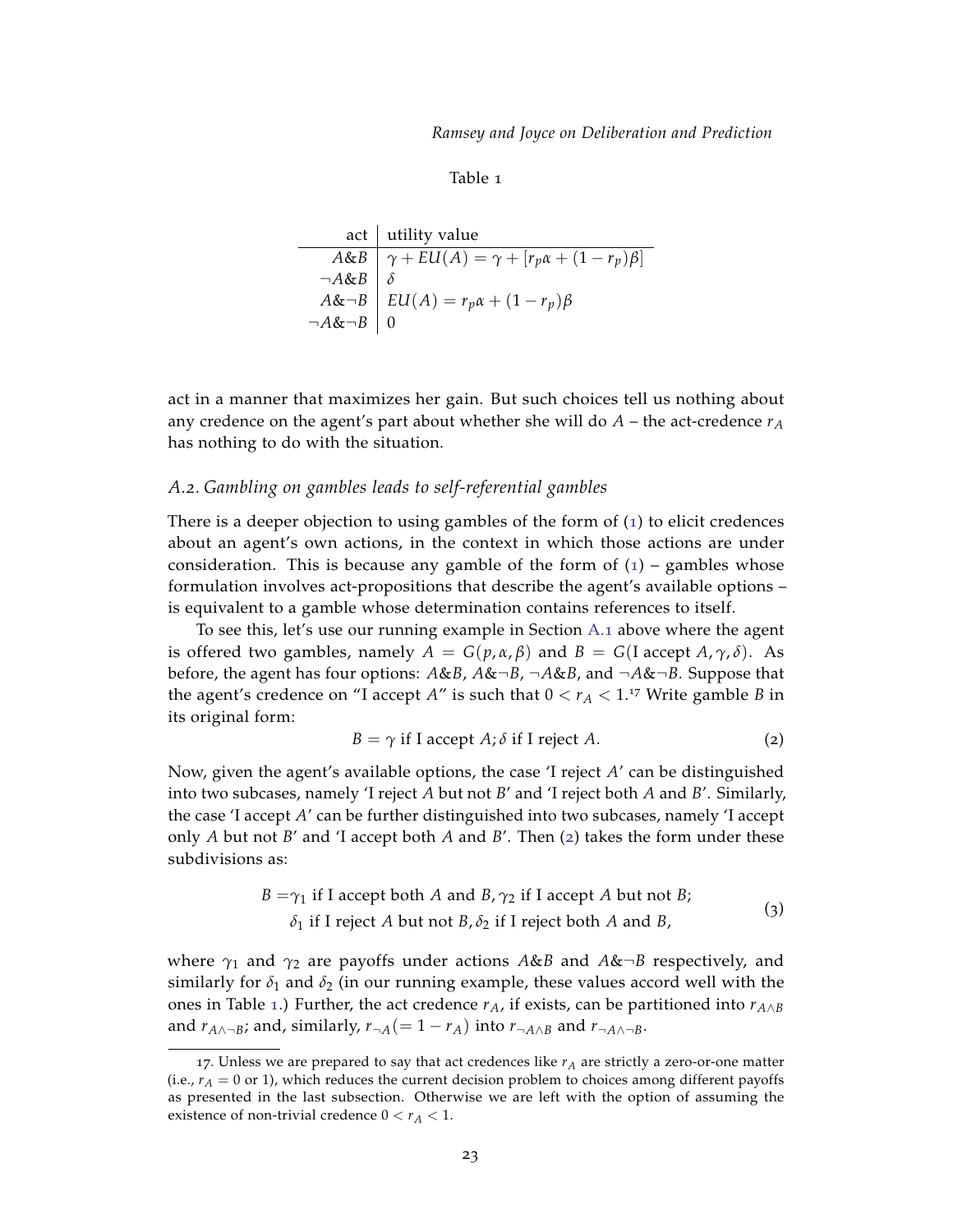Notice that the first and the third term of ([3](#page-22-3)) are subcases of 'I accept *B*', and the second and the fourth term are subcases of 'I reject *B*'. We can then regroup them and recast  $(3)$  $(3)$  $(3)$  as follows:

<span id="page-23-15"></span>
$$
B = \gamma' \text{ if } I \text{ accept } B; \delta' \text{ if } I \text{ reject } B. \tag{4}
$$

This yields a *self-referential* gamble  $B = G(I \text{ accept } B, \gamma', \delta')$ , whose conditions of determination refer to its own acceptance or rejection. And this gamble is to be represented in the current model by:

$$
EU(B) = \gamma' r_B + \delta' r_{\neg B} \tag{5}
$$

where  $r_B = r_{A \wedge B} + r_{\neg A \wedge B}$  and  $r_{\neg B} = r_{A \wedge \neg B} + r_{\neg A \wedge \neg B}$ .

It is easy to see that the above argument can be generalized to be applied to cases with more than two options. The argument shows that from *any* gamble of the form of  $(2)$  $(2)$  $(2)$  one can always recover a self-referential gamble of the form of  $(4)$  $(4)$  $(4)$ . In other words, any gamble like  $B = G(I \text{ accept } A, \gamma, \delta)$  is a self-referential gamble in disguise!

# **References**

<span id="page-23-12"></span><span id="page-23-0"></span>Ahmed, A. (2014). *Evidence, Decision and Causality*. Cambridge University Press. Anscombe, G. E. M. (1957). *Intention*. Harvard University Press.

<span id="page-23-4"></span>Bernoulli, J. (1713). *Ars conjectandi*. Impensis Thurnisiorum, fratrum.

- <span id="page-23-6"></span>Borel, É. (1924). Apropos of a treatise on probability. *Studies in Subjective Probability*, pages 46–60.
- <span id="page-23-5"></span>De Morgan, A. (1847). *Formal Logic: or, the calculus of inference, necessary and probable*. Taylor and Walton.
- <span id="page-23-14"></span>Edgley, R. (1969). *Reason in Theory and Practice*. London: Hutchinson.
- <span id="page-23-8"></span>Gaifman, H. (1999). Self-reference and the acyclicity of rational choice. *Annals of Pure and Applied Logic*, 96(1-3):117 – 140.
- <span id="page-23-9"></span>Hájek, A. (2003). What conditional probability could not be. *Synthese*, 137:273 – 323.
- <span id="page-23-2"></span>Hájek, A. (2016). Deliberation welcomes prediction. *Episteme*, 13(4):507–528.
- <span id="page-23-10"></span>Hitchcock, C. R. (1996). Causal decision theory and decision-theoretic causation. *Nous*, 30(4):508–526.

<span id="page-23-11"></span>Humberstone, I. L. (1992). Direction of fit. *Mind*, 101(401):59–83.

- <span id="page-23-7"></span>Ismael, J. (2012). Decision and the open future. In Bardon, A., editor, *The Future of the Philosophy of Time*, pages 149–168. Routledge.
- <span id="page-23-1"></span>Joyce, J. (2002). Levi on causal decision theory and the possibility of predicting one's own actions. *Philosophical Studies*, 110(1):69–102.
- <span id="page-23-3"></span>Joyce, J. M. (2007). Are newcomb problems really decisions? *Synthese*, 156(3):537– 562.
- <span id="page-23-13"></span>Joyce, J. M. (2012). Regret and instability in causal decision theory. *Synthese*,  $187(1):123-145.$